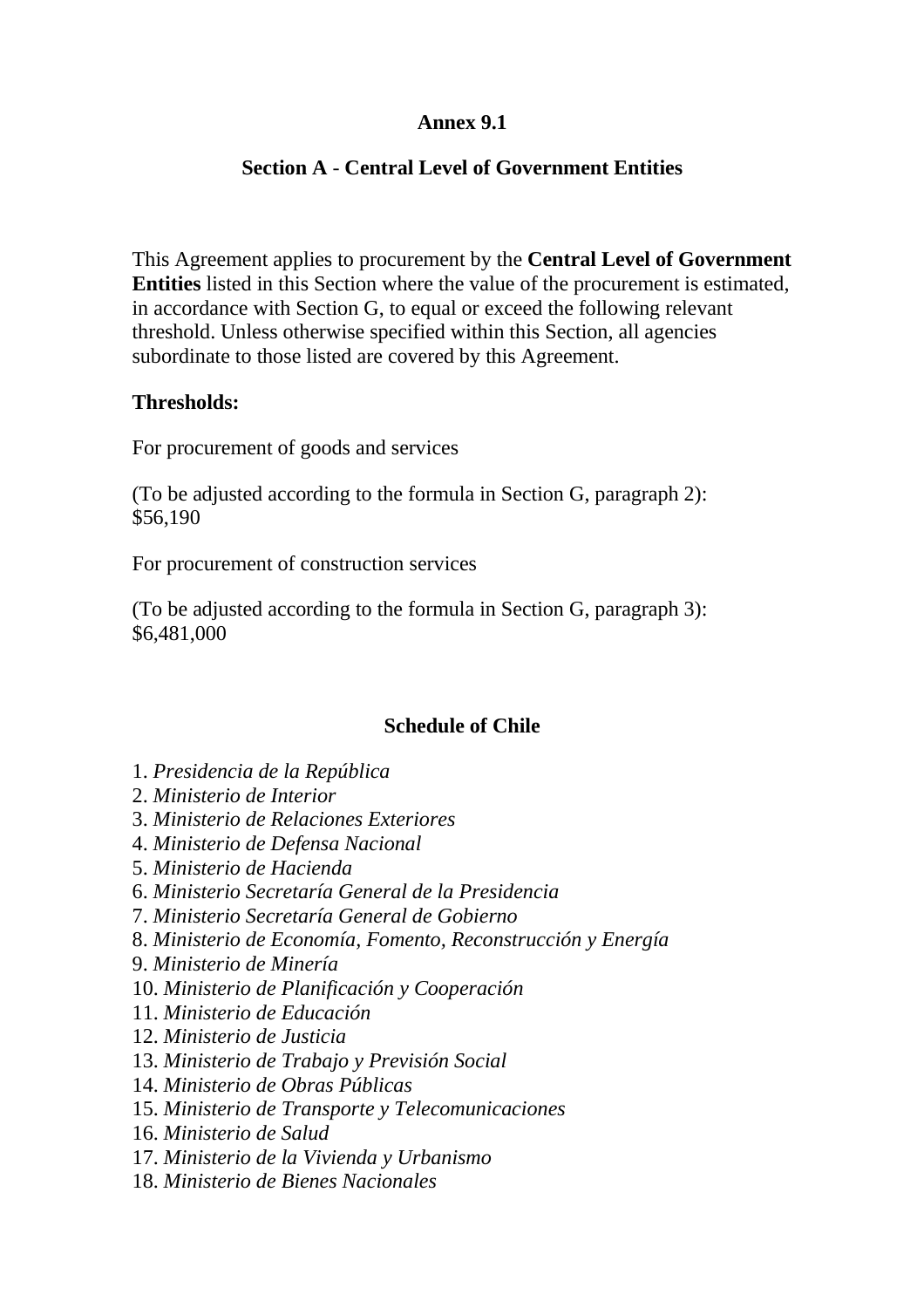19. *Ministerio de Agricultura* 20. *Ministerio Servicio Nacional de la Mujer*

*Gobiernos Regionales* 

*Intendencia I Región Gobernación de Arica Gobernación de Parinacota Gobernación de Iquique* 

*Intendencia II Región Gobernación de Antofagasta Gobernación de El Loa Gobernación de Tocopilla* 

*Intendencia III Región Gobernación de Chañaral Gobernación de Copiapó* 

*Intendencia IV Región Gobernación de Huasco Gobernación de El Elqui Gobernación de Limarí Gobernación de Choapa* 

*Intendencia V Región Gobernación de Petorca Gobernación de Valparaíso Gobernación de San Felipe de Aconcagua Gobernación de Los Andes Gobernación de Quillota Gobernación de San Antonio Gobernación de Isla de Pascua* 

*Intendencia VI Región Gobernación de Cachapoal Gobernación de Colchagua Gobernación de Cardenal Caro* 

*Intendencia VII Región Gobernación de Curicó Gobernación de Talca Gobernación de Linares Gobernación de Cauquenes*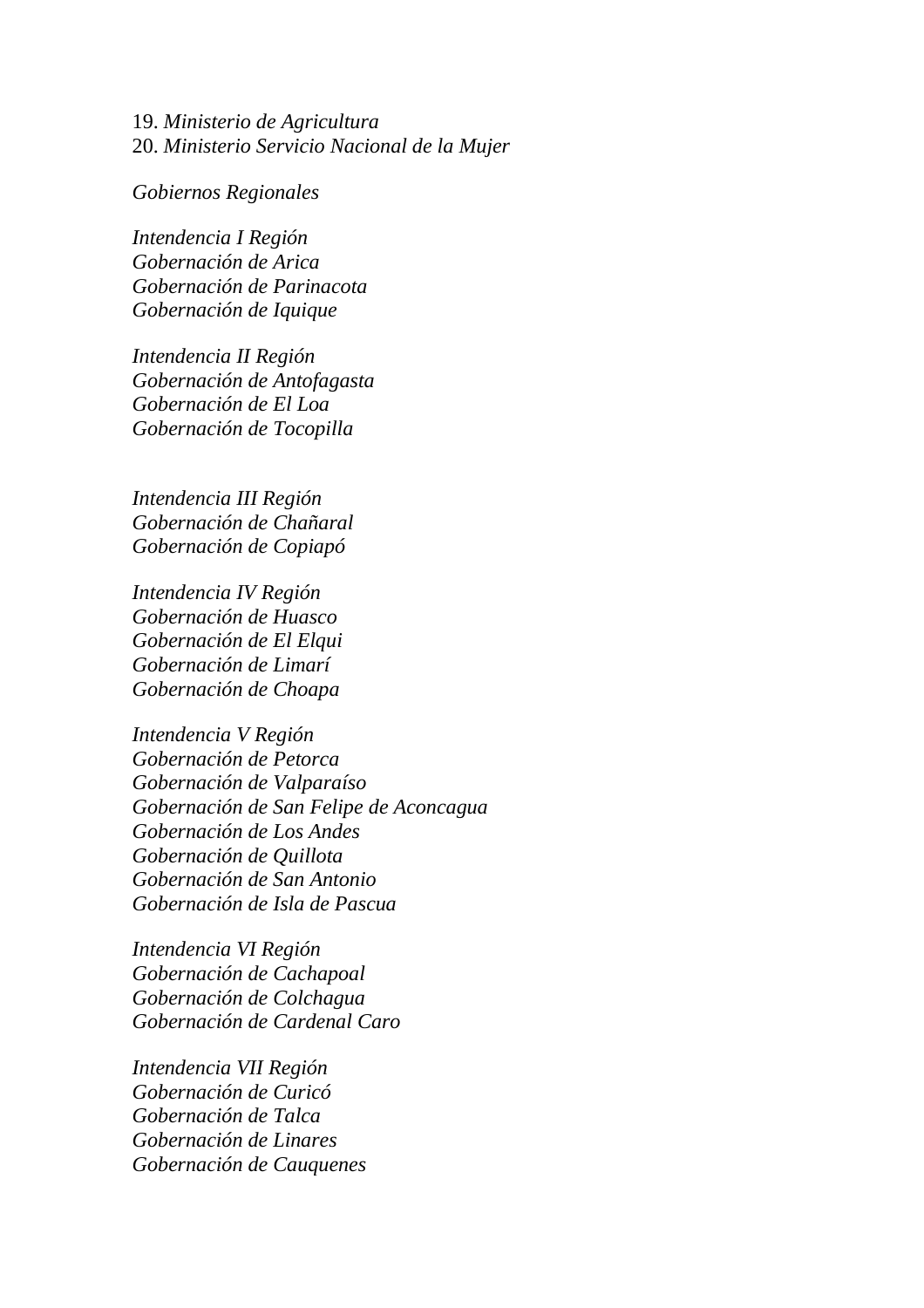*Intendencia VIII Región Gobernación de Ñuble Gobernación de Bío-Bío Gobernación de Concepción Gobernación de Arauco* 

*Intendencia IX Región Gobernación de Malleco Gobernación de Cautín* 

*Intendencia X Región Gobernación de Valdivia Gobernación de Osorno Gobernación de Llanquihue Gobernación de Chiloé Gobernación de Palena* 

*Intendencia XI Región Gobernación de Coihaique Gobernación de Aysén Gobernación de General Carrera* 

*Intendencia XII Región Gobernación de Capitán Prat Gobernación de Ultima Esperanza Gobernación de Magallanes Gobernación de Tierra del Fuego Gobernación de Antártica Chilena* 

*Intendencia Región Metropolitana Gobernación de Chacabuco Gobernación de Cordillera Gobernación de Maipo Gobernación de Talagante Gobernación de Melipilla Gobernación de Santiago* 

#### **Schedule of the United States**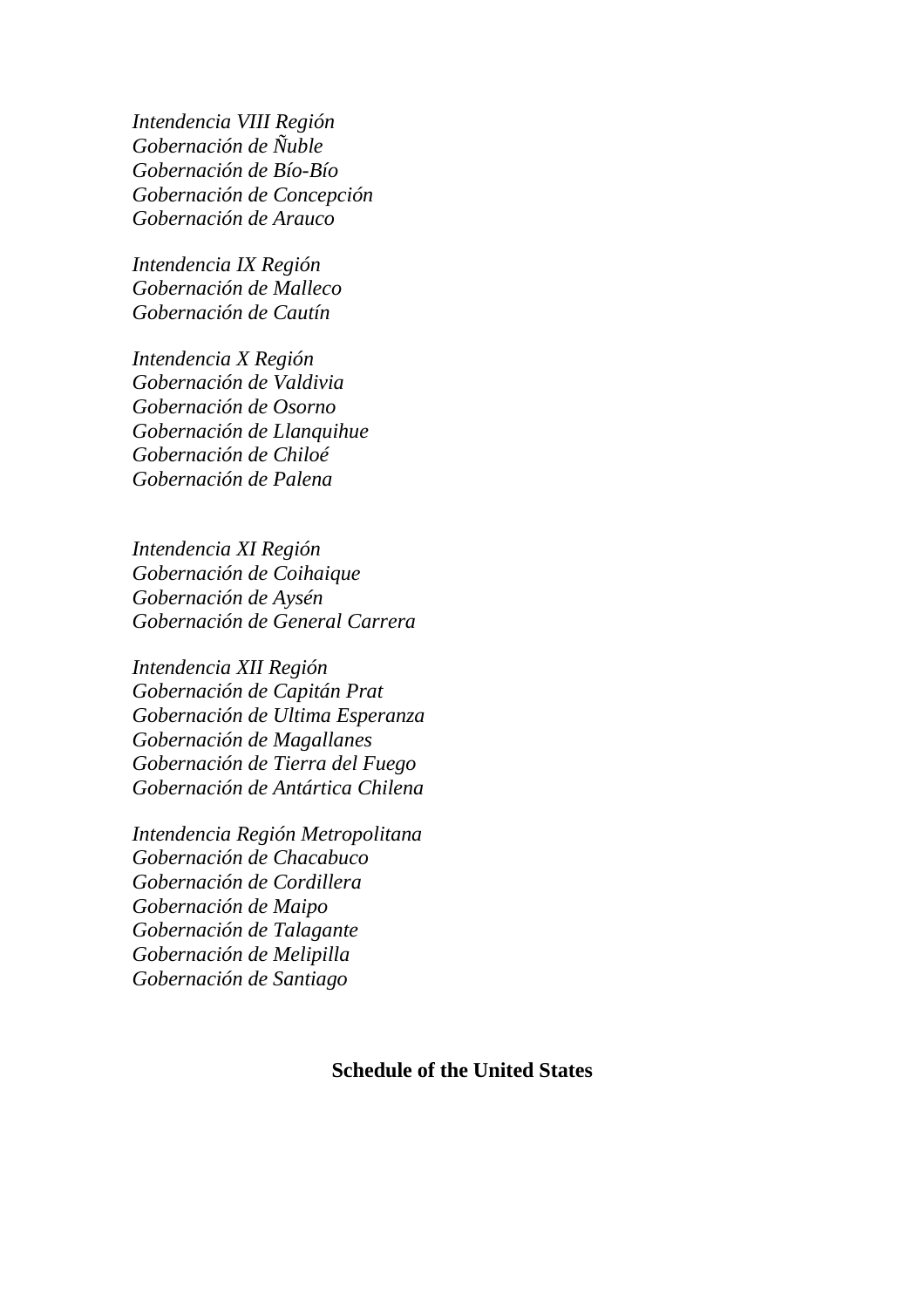1. Advisory Commission on Intergovernmental Relations

- 2. African Development Foundation
- 3. Alaska Natural Gas Transportation System
- 4. American Battle Monuments Commission
- 5. Appalachian Regional Commission
- 6. Broadcasting Board of Governors
- 7. Commission of Fine Arts
- 8. Commission on Civil Rights
- 9. Commodity Futures Trading Commission
- 10. Consumer Product Safety Commission
- 11. Corporation for National and Community Service
- 12. Delaware River Basin Commission

13. Department of Agriculture (Not including procurement of agricultural goods made in furtherance of agricultural support programs or human feeding programs)

14. Department of Commerce (Not including shipbuilding activities of NOAA)

15. Department of Defense (Not including the procurement of the following goods:

(a) Federal Supply Classification (FSC) 83 - all elements of this classification other than pins, needles, sewing kits, flag staffs, flagpoles, and flagstaff trucks;

(b) FSC 84 - all elements other than sub-class 8460 (luggage);

(c) FSC 89 - all elements other than sub-class 8975 (tobacco products);

(d) FSC 2310 - (buses only);

(e) Specialty metals, defined as steels melted in steel manufacturing facilities located in the United States or its possessions, where the maximum alloy content exceeds one or more of the following limits, must be used in products purchased by DOD: (1) manganese, 1.65 per cent; silicon, 0.60 per cent; or copper, 0.06 per cent; or which contains more than 0.25 per cent of any of the following elements: aluminium, chromium, cobalt, columbium, molybdenum, nickel, titanium, tungsten, or vanadium; (2) metal alloys consisting of nickel, iron-nickel and cobalt base alloys containing a total of other alloying metals (except iron) in excess of 10 per cent; (3) titanium and titanium alloys; or (4) zirconium base alloys;

(f) FSC 19 and 20 - that part of these classifications defined as naval vessels or major components of the hull or superstructure thereof;

(g) FSC 5l and 52;

(h) The following FSC categories are not generally covered due to application of Article 17: 10, 12, 13, 14, 15,16, 17, 19, 20, 28, 31, 58, 59, 95. *For detailed listing of the Federal Supply Classifications (FSC), see www.scrantonrtg.com/secrc/fsccodes/ fsc.htlm.*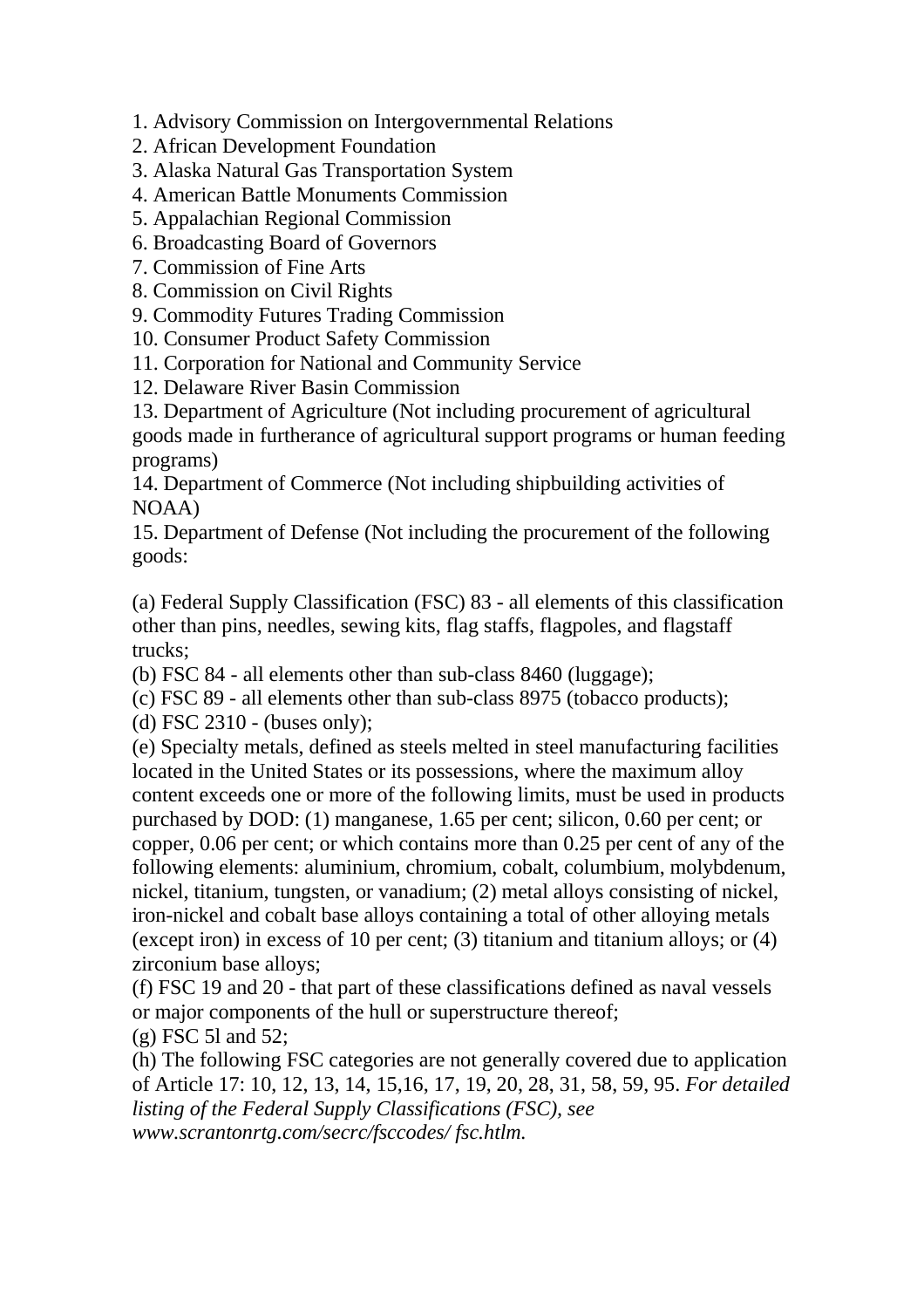16. Department of Education

7. Department of Energy (Not including national security procurements made in support of safeguarding nuclear materials or technology and entered into under the authority of the Atomic Energy Act, and oil purchases related to the Strategic Petroleum Reserve)

18. Department of Health and Human Services

- 19. Department of Housing and Urban Development
- 20. Department of the Interior, including the Bureau of Reclamation
- 21. Department of Justice
- 22. Department of Labor
- 23. Department of State
- 24. Department of Transportation (Not including the Federal Aviation

Administration)

- 25. Department of the Treasury
- 26. Department of Veterans Affairs
- 27. Environmental Protection Agency
- 28. Equal Employment Opportunity Commission
- 29. Executive Office of the President
- 30. Export-Import Bank of the United States
- 31. Farm Credit Administration
- 32. Federal Communications Commission
- 33. Federal Crop Insurance Corporation
- 34. Federal Deposit Insurance Corporation
- 35. Federal Election Commission
- 36. Federal Emergency Management Agency
- 37. Federal Home Loan Mortgage Corporation
- 38. Federal Housing Finance Board
- 39. Federal Maritime Commission
- 40. Federal Mediation and Conciliation Service
- 41. Federal Mine Safety and Health Review Commission
- 42. Federal Prison Industries, Inc.
- 43. Federal Reserve System
- 44. Federal Retirement Thrift Investment Board
- 45. Federal Trade Commission

46. General Services Administration (Not including Federal Supply Groups 51

and 52 and Federal Supply Class 7340). *For detailed listing of the Federal* 

*Supply Classifications (FSC), see www.scrantonrtg.com/secrc/fsccodes/fsc.htlm.*

- 47. Government National Mortgage Association
- 48. Holocaust Memorial Council
- 49. Inter-American Foundation
- 50. Merit Systems Protection Board
- 51. National Aeronautics and Space Administration (NASA)
- 52. National Archives and Records Administration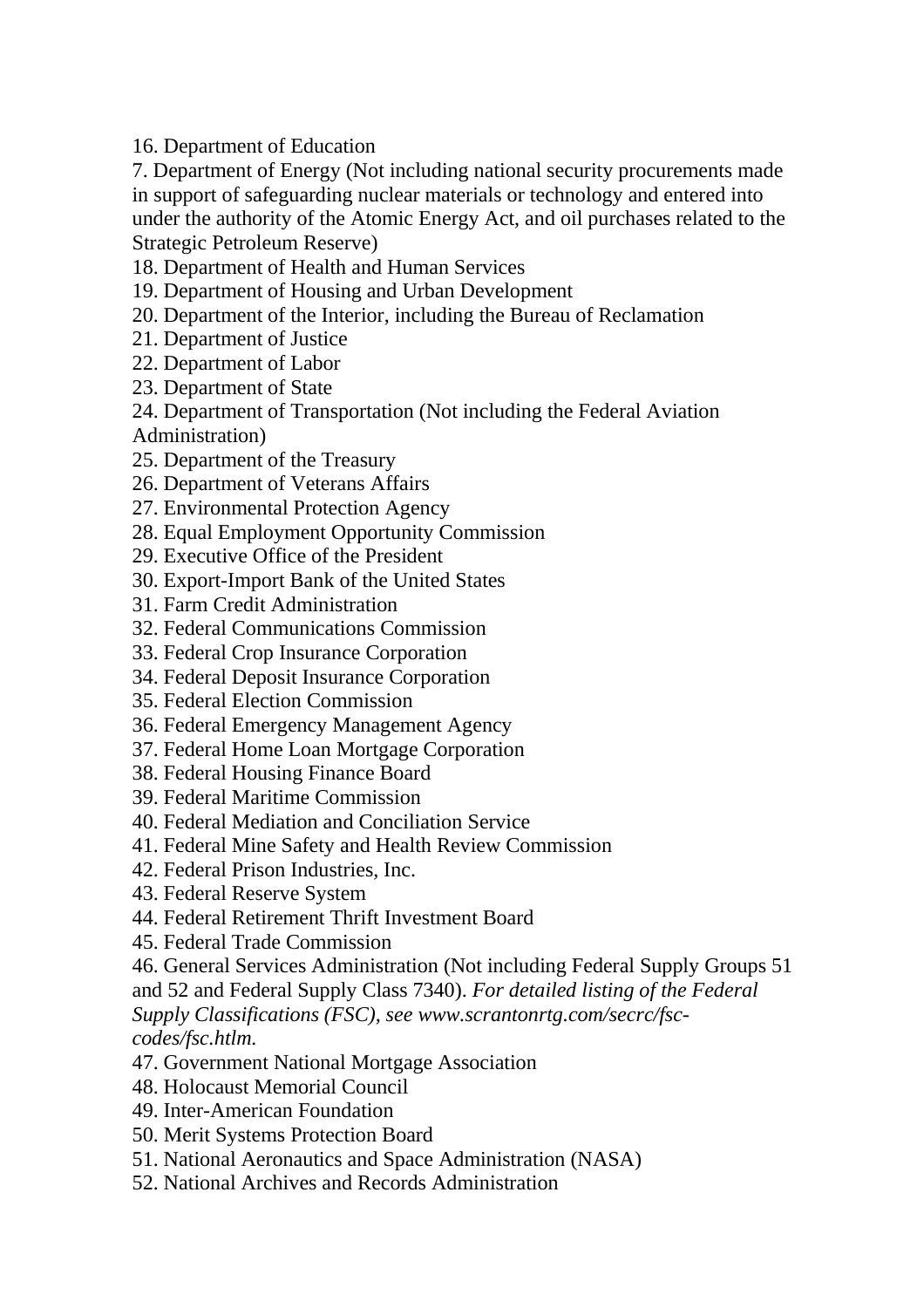- 53. National Capital Planning Commission
- 54. National Commission on Libraries and Information Science
- 55. National Council on Disability
- 56. National Credit Union Administration
- 57. National Foundation on the Arts and the Humanities
- 58. National Labor Relations Board
- 59. National Mediation Board
- 60. Nuclear Regulatory Commission
- 61. National Science Foundation
- 62. National Transportation Safety Board
- 63. Occupational Safety and Health Review Commission
- 64. Office of Government Ethics
- 65. Office of the Nuclear Waste Negotiator
- 66. Office of Personnel Management
- 67. Office of Special Counsel
- 68. Office of Thrift Supervision
- 69. Overseas Private Investment Corporation
- 70. Peace Corps
- 71. Pennsylvania Avenue Development Corporation
- 72. Railroad Retirement Board
- 73. Securities and Exchange Commission
- 74. Selective Service System
- 75. Small Business Administration
- 76. Smithsonian Institution
- 77. Susquehanna River Basin Commission
- 78. United States Agency for International Development
- 79. United States International Trade Commission

# **Section B - Sub-Central Level Government Entities**

This Agreement applies to procurement by the **Sub-Central Level Government Entities** listed in this Section where the value of the procurement is estimated, in accordance with Section G, to equal or exceed the following relevant threshold.

#### **Thresholds:**

(To be adjusted according to the formula in Section G, paragraph 3)

For procurement of goods and services: \$460,000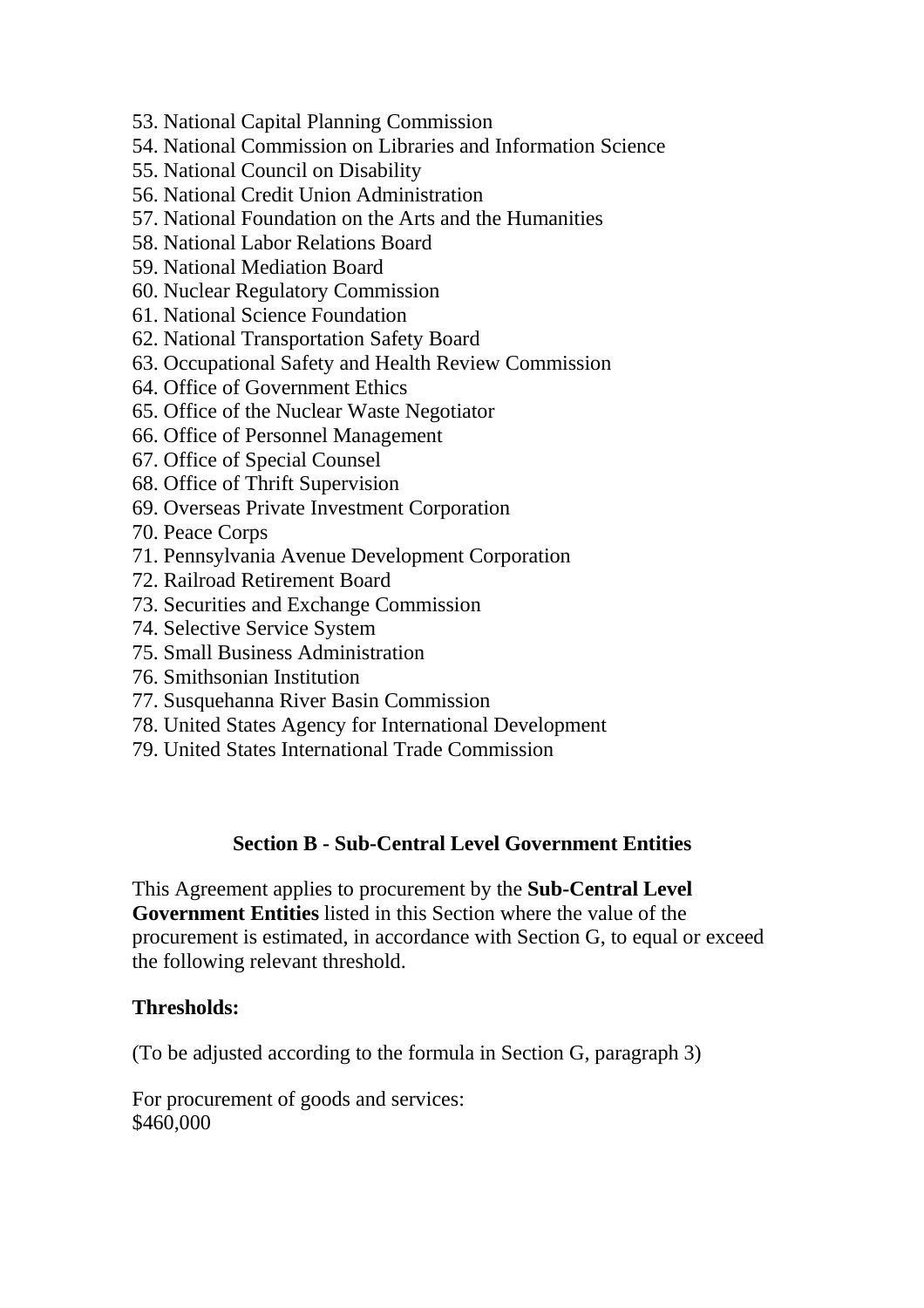For procurement of construction services: \$6,481,000

#### **Schedule of Chile**

- 1. *Municipalidad de Arica*
- 2*. Municipalidad de Iquique*
- 3*. Municipalidad de Pozo Almonte*
- 4*. Municipalidad de Pica*
- 5*. Municipalidad de Huara*
- 6*. Municipalidad de Camarones*
- 7*. Municipalidad de Putre*
- *8. Municipalidad de General Lagos*
- 9. *Municipalidad de Camiña*
- 10. *Municipalidad de Colchane*
- 11. *Municipalidad de Tocopilla*
- 12. *Municipalidad de Antofagasta*
- 13. *Municipalidad de Mejillones*
- 14. *Municipalidad de Taltal*
- 15. *Municipalidad de Calama*
- 16. *Municipalidad de Ollagüe*
- 17. *Municipalidad de Maria Elena*
- 18. *Municipalidad de San Pedro De Atacama*
- 19. *Municipalidad de Sierra Gorda*
- 20. *Municipalidad de Copiapó*
- 21. *Municipalidad de Caldera*
- 22. *Municipalidad de Tierra Amarilla*
- 23. *Municipalidad de Chañaral*
- 24. *Municipalidad de Diego De Almagro*
- 25. *Municipalidad de Vallenar*
- 26. *Municipalidad de Freirina*
- 27. *Municipalidad de Huasco*
- 28. *Municipalidad de Alto Del Carmen*
- 29. *Municipalidad de La Serena*
- 30. *Municipalidad de La Higuera*
- 31. *Municipalidad de Vicuña*
- 32. *Municipalidad de Paihuano*
- 33. *Municipalidad de Coquimbo*
- 34. *Municipalidad de Andacollo*
- 35. *Municipalidad de Ovalle*
- 36. *Municipalidad de Río Hurtado*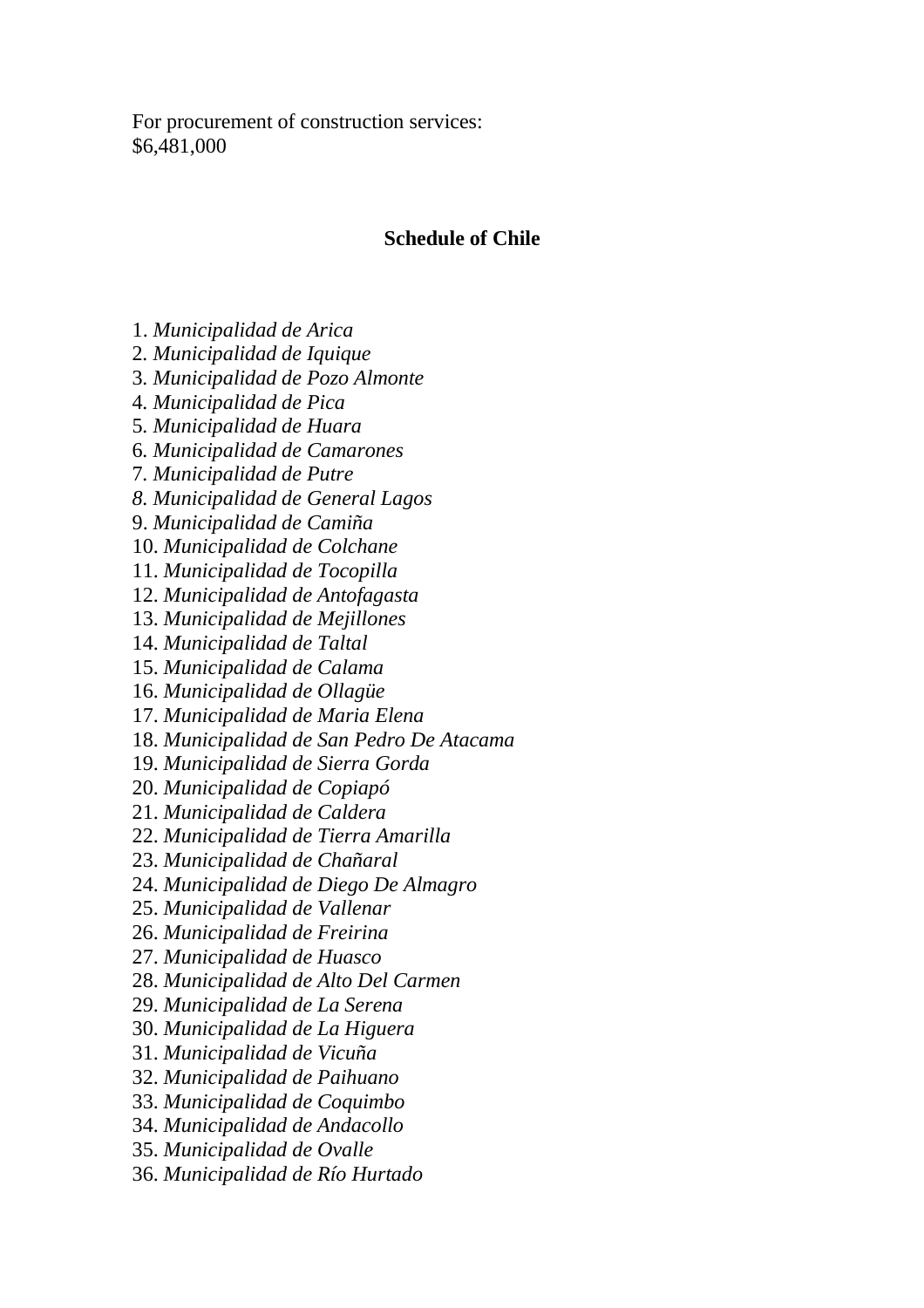- 37. *Municipalidad de Monte Patria*
- 38. *Municipalidad de Punitaqui*
- 39. *Municipalidad de Combarbalá*
- 40. *Municipalidad de Illapel*
- 41. *Municipalidad de Salamanca*
- 42. *Municipalidad de Los Vilos*
- 43. *Municipalidad de Canela*
- 44. *Municipalidad de Valparaíso*
- 45. *Municipalidad de Viña Del Mar*
- 46. *Municipalidad de Quilpue*
- 47. *Municipalidad de Villa Alemana*
- 48. *Municipalidad de Casablanca*
- 49. *Municipalidad de Quintero*
- 50. *Municipalidad de Puchuncaví*
- 51. *Municipalidad de Quillota*
- 52. *Municipalidad de La Calera*
- 53. *Municipalidad de La Cruz*
- 54. *Municipalidad de Hijuelas*
- 55. *Municipalidad de Nogales*
- 56. *Municipalidad de Limache*
- 57. *Municipalidad de Olmué*
- 58. *Municipalidad de Isla De Pascua*
- 59. *Municipalidad de San Antonio*
- 60. *Municipalidad de Santo Domingo*
- 61. *Municipalidad de Cartagena*
- 62. *Municipalidad de El Tabo*
- 63. *Municipalidad de El Quisco*
- 64. *Municipalidad de Algarrobo*
- 65. *Municipalidad de San Felipe*
- 66. *Municipalidad de Santa María*
- 67. *Municipalidad de Putaendo*
- 68. *Municipalidad de Catemu*
- 69. *Municipalidad de Panquehue*
- 70. *Municipalidad de Llay Llay*
- 71. *Municipalidad de Los Andes*
- 72. *Municipalidad de San Esteban*
- 73. *Municipalidad de Calle Larga*
- 74. *Municipalidad de Rinconada*
- 75. *Municipalidad de La Ligua*
- 76. *Municipalidad de Cabildo*
- 77. *Municipalidad de Petorca*
- 78. *Municipalidad de Papudo*
- 79. *Municipalidad de Zapallar*
- 80. *Municipalidad de Juan Fernández*
- 81. *Municipalidad de Con Con*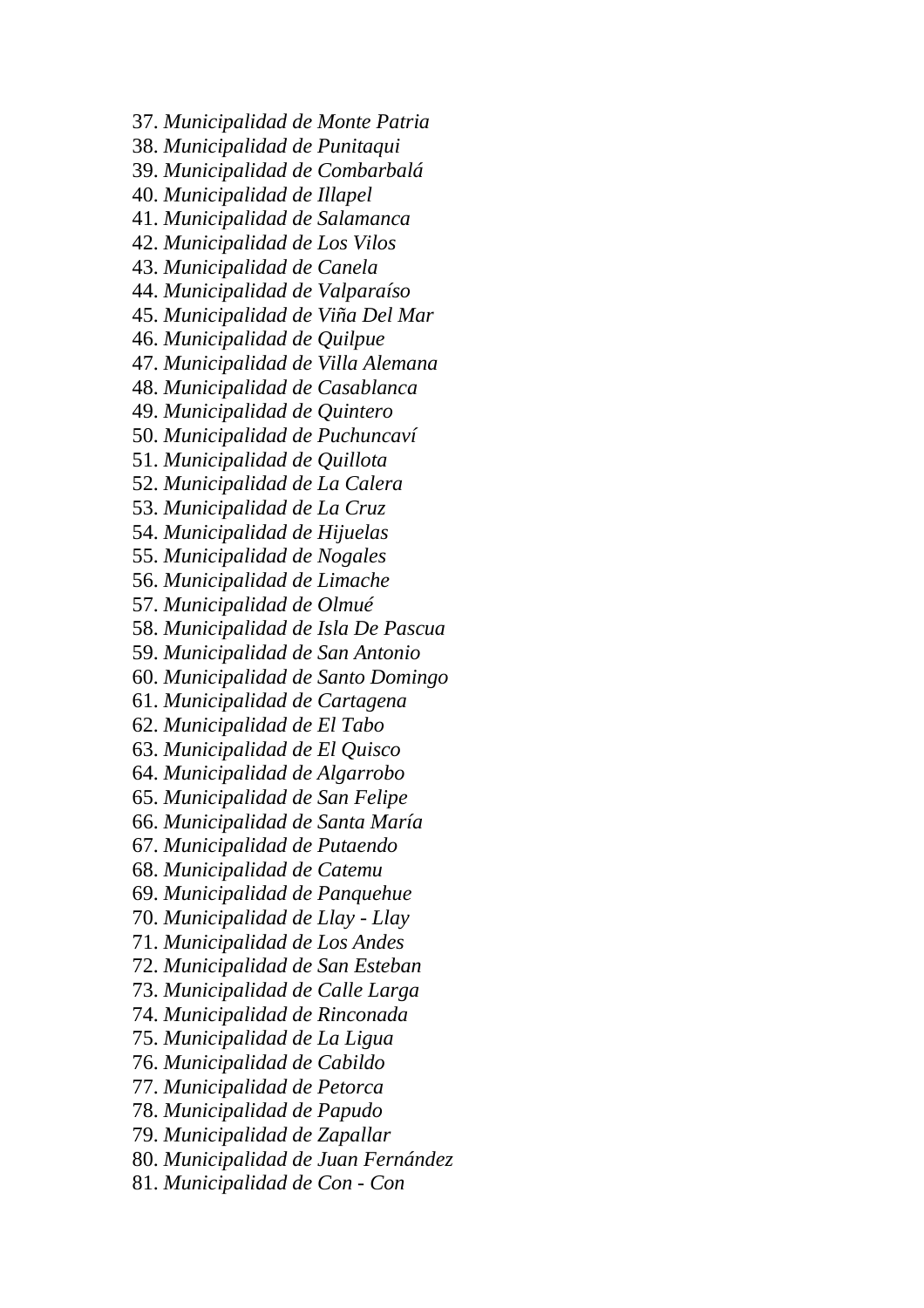82. *Municipalidad de Buin*

83. *Municipalidad de Calera De Tango*

84. *Municipalidad de Colina*

85. *Municipalidad de Curacaví*

86. *Municipalidad de El Monte*

87. *Municipalidad de Isla De Maipo*

88. *Municipalidad de Pudahuel*

89. *Municipalidad de La Cisterna*

90. *Municipalidad de Las Condes*

91. *Municipalidad de La Florida*

92. *Municipalidad de La Granja*

93. *Municipalidad de Lampa*

94. *Municipalidad de Conchalí*

95. *Municipalidad de La Reina*

96. *Municipalidad de Maipú*

97. *Municipalidad de Estación Central*

98. *Municipalidad de Melipilla*

99. *Municipalidad de Ñuñoa*

100. *Municipalidad de Paine*

101. *Municipalidad de Peñaflor*

102. *Municipalidad de Pirque*

103. *Municipalidad de Providencia*

104. *Municipalidad de Puente Alto*

105. *Municipalidad de Quilicura*

106. *Municipalidad de Quinta Normal*

107. *Municipalidad de Renca*

108. *Municipalidad de San Bernardo*

109. *Municipalidad de San José De Maipo*

110. *Municipalidad de San Miguel*

111. *Municipalidad de Santiago*

112. *Municipalidad de Talagante*

113. *Municipalidad de Til Til*

114. *Municipalidad de Alhué*

115. *Municipalidad de San Pedro*

116. *Municipalidad de Maria Pinto*

117. *Municipalidad de San Ramón*

118. *Municipalidad de La Pintana*

119. *Municipalidad de Macul*

120. *Municipalidad de Peñalolen*

121. *Municipalidad de Lo Prado*

122. *Municipalidad de Cerro Navia*

123. *Municipalidad de San Joaquín*

124. *Municipalidad de Cerrillos*

125. *Municipalidad de El Bosque*

126. *Municipalidad de Recoleta*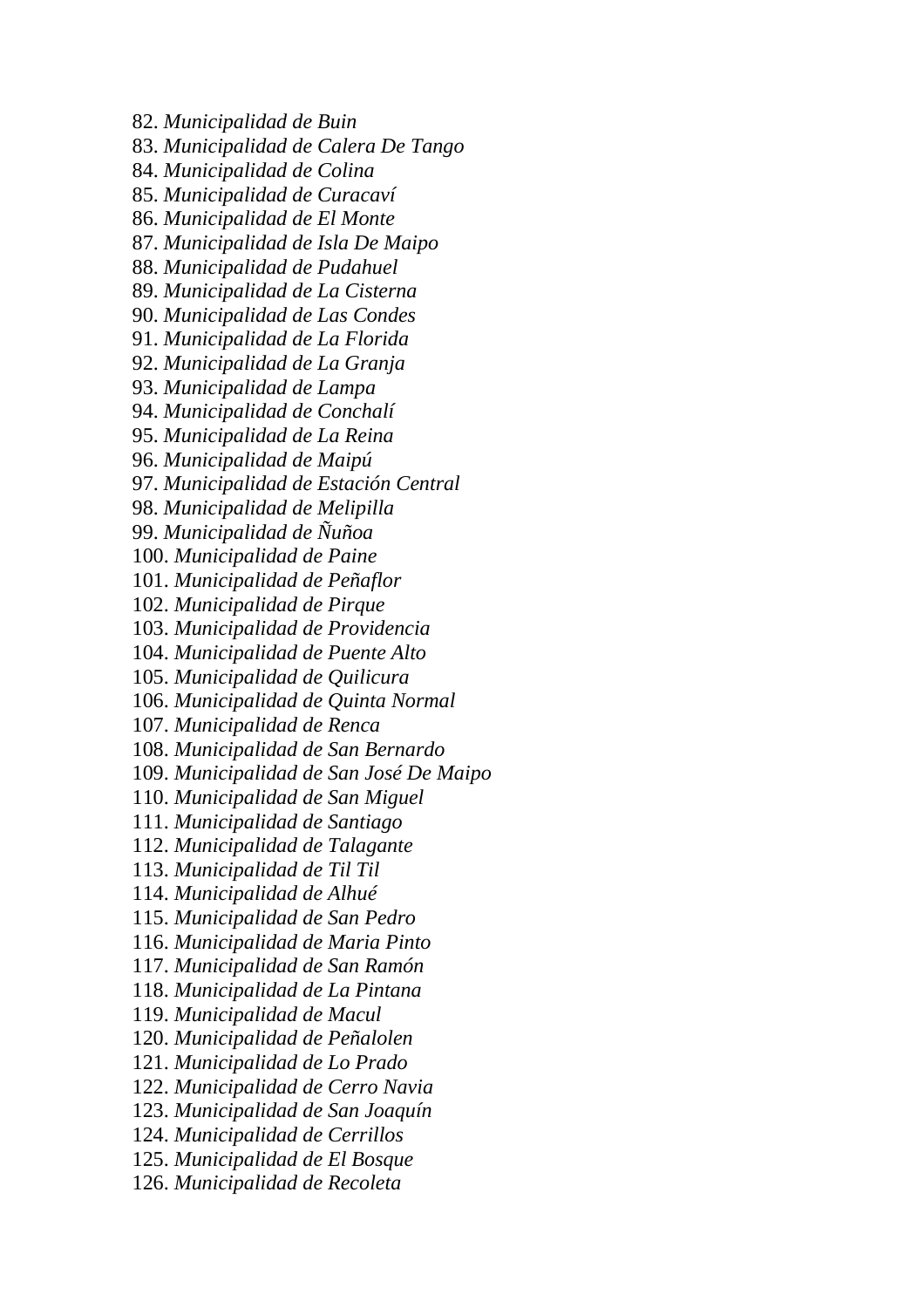127. *Municipalidad de Vitacura*

128. *Municipalidad de Lo Espejo*

129. *Municipalidad de Lo Barnechea*

130. *Municipalidad de Independencia*

131. *Municipalidad de Pedro Aguirre Cerda*

132. *Municipalidad de Huechuraba*

133. *Municipalidad de Padre Hurtado*

134. *Municipalidad de Rancagua*

135. *Municipalidad de Machalí*

136. *Municipalidad de Graneros*

137. *Municipalidad de Codegua*

138. *Municipalidad de Mostazal*

139. *Municipalidad de Peumo*

140. *Municipalidad de Las Cabras*

141. *Municipalidad de San Vicente*

142. *Municipalidad de Pichidegua*

143. *Municipalidad de Doñihue*

144. *Municipalidad de Coltauco*

145. *Municipalidad de Rengo*

146. *Municipalidad de Quinta De Tilcoco*

147. *Municipalidad de Requínoa*

148. *Municipalidad de Olivar*

149. *Municipalidad de Coinco*

150. *Municipalidad de Malloa*

151. *Municipalidad de San Fernando*

152. *Municipalidad de Chimbarongo*

153. *Municipalidad de Nancagua*

154. *Municipalidad de Placilla*

155. *Municipalidad de Santa Cruz*

156. *Municipalidad de Lolol*

157. *Municipalidad de Chépica*

158. *Municipalidad de Pumanque*

159. *Municipalidad de Paredones*

160. *Municipalidad de Palmilla*

161. *Municipalidad de Litueche*

162. *Municipalidad de Pichilemu*

163. *Municipalidad de Marchihue*

164. *Municipalidad de La Estrella*

165. *Municipalidad de Navidad*

166. *Municipalidad de Peralillo*

167. *Municipalidad de Curicó*

168. *Municipalidad de Romeral*

169. *Municipalidad de Teno*

170. *Municipalidad de Rauco*

171. *Municipalidad de Licantén*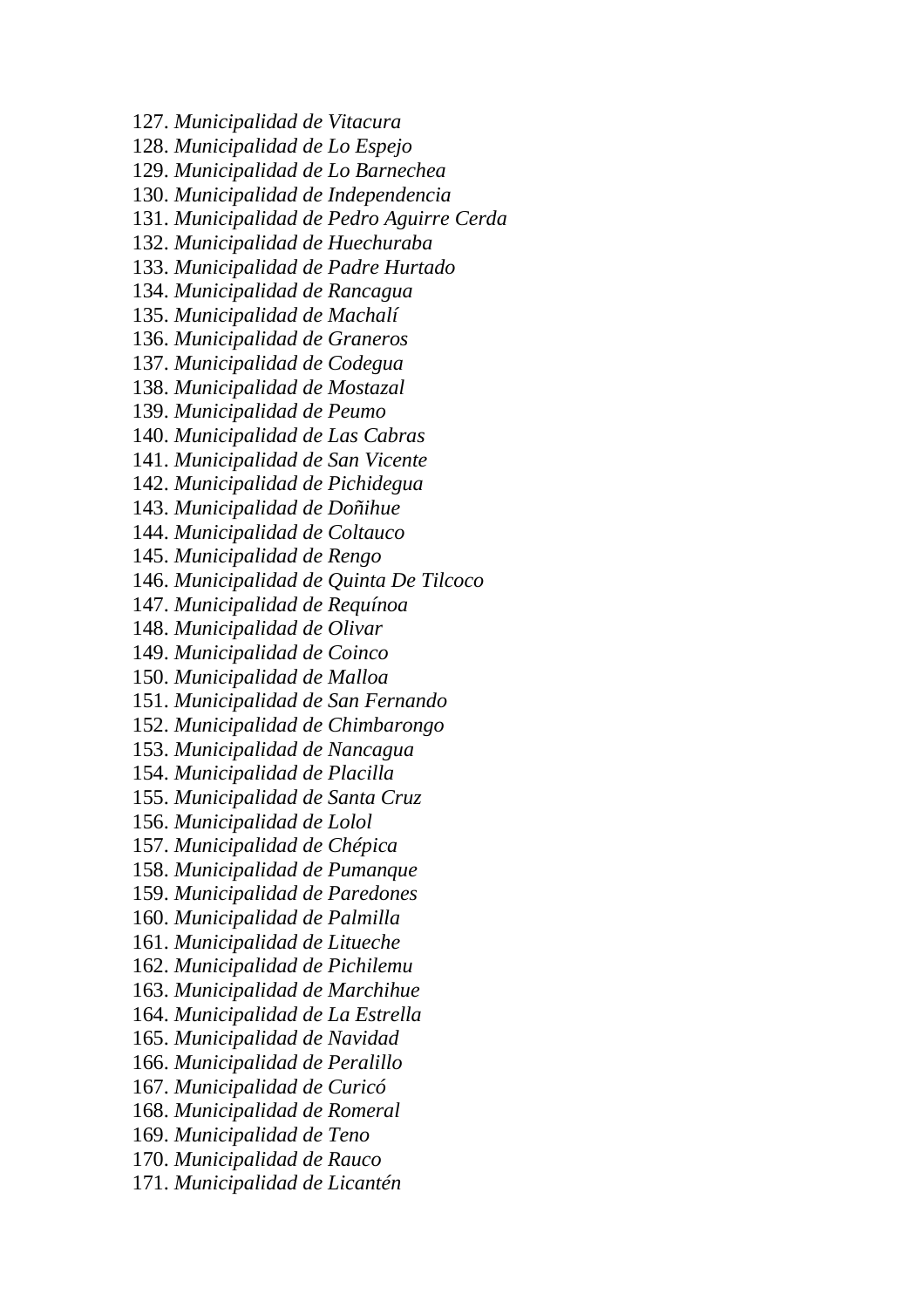172. *Municipalidad de Vichuquén* 173. *Municipalidad de Hualañé*

174. *Municipalidad de Molina*

175. *Municipalidad de Sagrada Familia*

176. *Municipalidad de Talca*

177. *Municipalidad de San Clemente*

178. *Municipalidad de Pelarco*

179. *Municipalidad de Río Claro*

180. *Municipalidad de Pencahue*

181. *Municipalidad de Maule*

182. *Municipalidad de Curepto*

183. *Municipalidad de Constitución*

184. *Municipalidad de Empedrado*

185. *Municipalidad de San Javier*

186. *Municipalidad de Linares*

187. *Municipalidad de Yerbas Buenas*

188. *Municipalidad de Colbún*

189. *Municipalidad de Longaví*

190. *Municipalidad de Parral*

191. *Municipalidad de Retiro*

192. *Municipalidad de Chanco*

193. *Municipalidad de Cauquenes*

194. *Municipalidad de Villa Alegre*

195. *Municipalidad de Pelluhue*

196. *Municipalidad de San Rafael*

197. *Municipalidad de Chillán*

198. *Municipalidad de Pinto*

199. *Municipalidad de Coihueco*

200. *Municipalidad de Ranquil*

201. *Municipalidad de Coelemu*

202. *Municipalidad de Quirihue*

203. *Municipalidad de Ninhue*

204. *Municipalidad de Portezuelo*

205. *Municipalidad de Trehuaco*

206. *Municipalidad de Cobquecura*

207. *Municipalidad de San Carlos*

208. *Municipalidad de Ñiquén*

209. *Municipalidad de San Fabián*

210. *Municipalidad de San Nicolás*

211. *Municipalidad de Bulnes*

212. *Municipalidad de San Ignacio*

213. *Municipalidad de Quillón*

214. *Municipalidad de Yungay*

215. *Municipalidad de Pemuco*

216. *Municipalidad de El Carmen*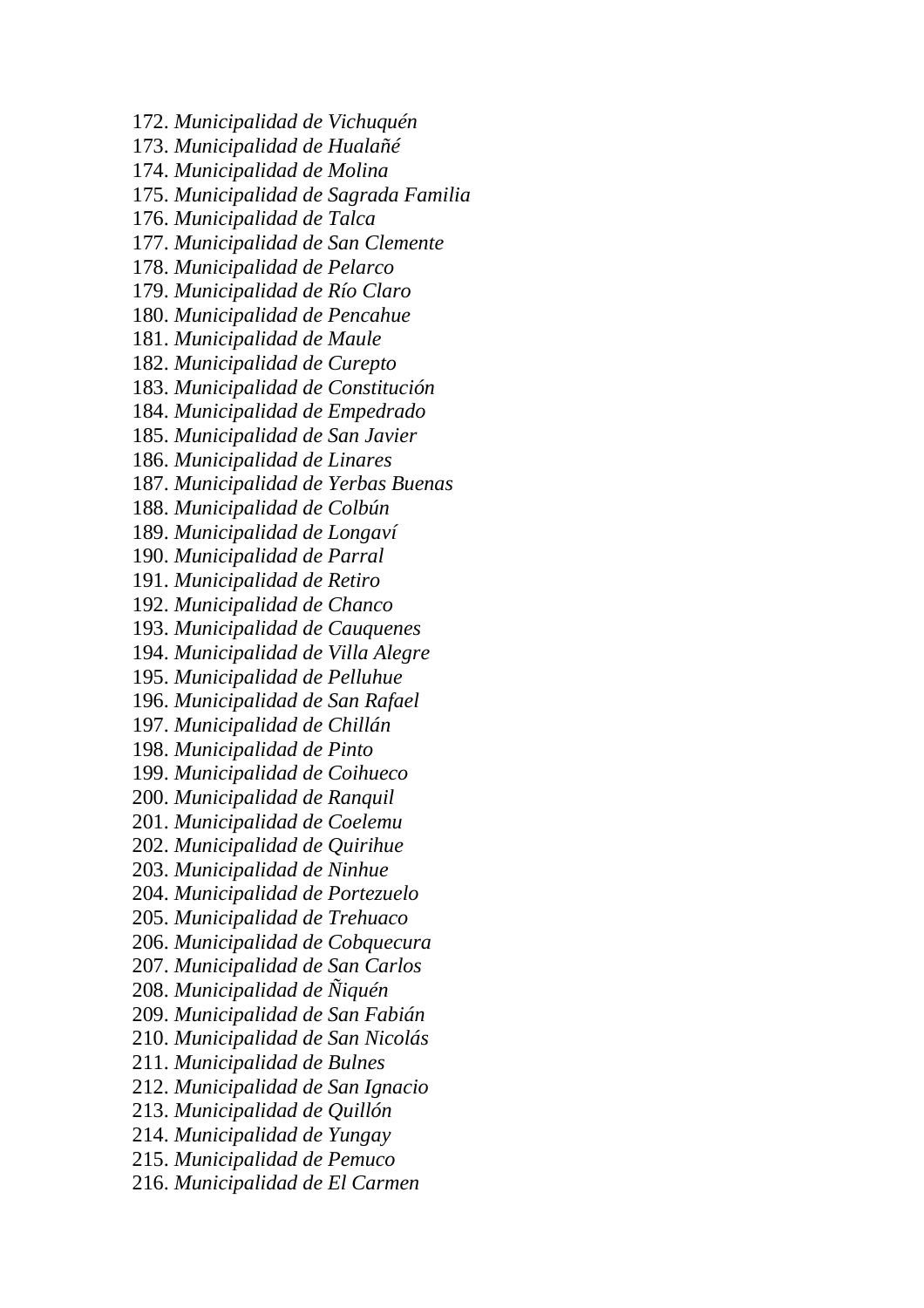217. *Municipalidad de Concepción*

- 218. *Municipalidad de Penco*
- 219. *Municipalidad de Hualqui*
- 220. *Municipalidad de Florida*
- 221. *Municipalidad de Tomé*
- 222. *Municipalidad de Talcahuano*
- 223. *Municipalidad de Coronel*
- 224. *Municipalidad de Lota*
- 225. *Municipalidad de Santa Juana*
- 226. *Municipalidad de Lebu*
- 227. *Municipalidad de Los Alamos*
- 228. *Municipalidad de Arauco*
- 229. *Municipalidad de Curanilahue*
- 230. *Municipalidad de Cañete*
- 231. *Municipalidad de Contulmo*
- 232. *Municipalidad de Tirúa*
- 233. *Municipalidad de Los Angeles*
- 234. *Municipalidad de Santa Bárbara*
- 235. *Municipalidad de Laja*
- 236. *Municipalidad de Quilleco*
- 237. *Municipalidad de Nacimiento*
- 238. *Municipalidad de Negrete*
- 239. *Municipalidad de Mulchén*
- 240. *Municipalidad de Quilaco*
- 241. *Municipalidad de Yumbel*
- 242. *Municipalidad de Cabrero*
- 243. *Municipalidad de San Rosendo*
- 244. *Municipalidad de Tucapel*
- 245. *Municipalidad de Antuco*
- 246. *Municipalidad de Chillán Viejo*
- 247. *Municipalidad de San Pedro De La Paz*
- 248. *Municipalidad de Chiguayante*
- 249. *Municipalidad de Angol*
- 250. *Municipalidad de Purén*
- 251. *Municipalidad de Los Sauces*
- 252. *Municipalidad de Renaico*
- 253. *Municipalidad de Collipulli*
- 254. *Municipalidad de Ercilla*
- 255. *Municipalidad de Traiguén*
- 256. *Municipalidad de Lumaco*
- 257. *Municipalidad de Victoria*
- 258. *Municipalidad de Curacautín*
- 259. *Municipalidad de Lonquimay*
- 260. *Municipalidad de Temuco*
- 261. *Municipalidad de Vilcún*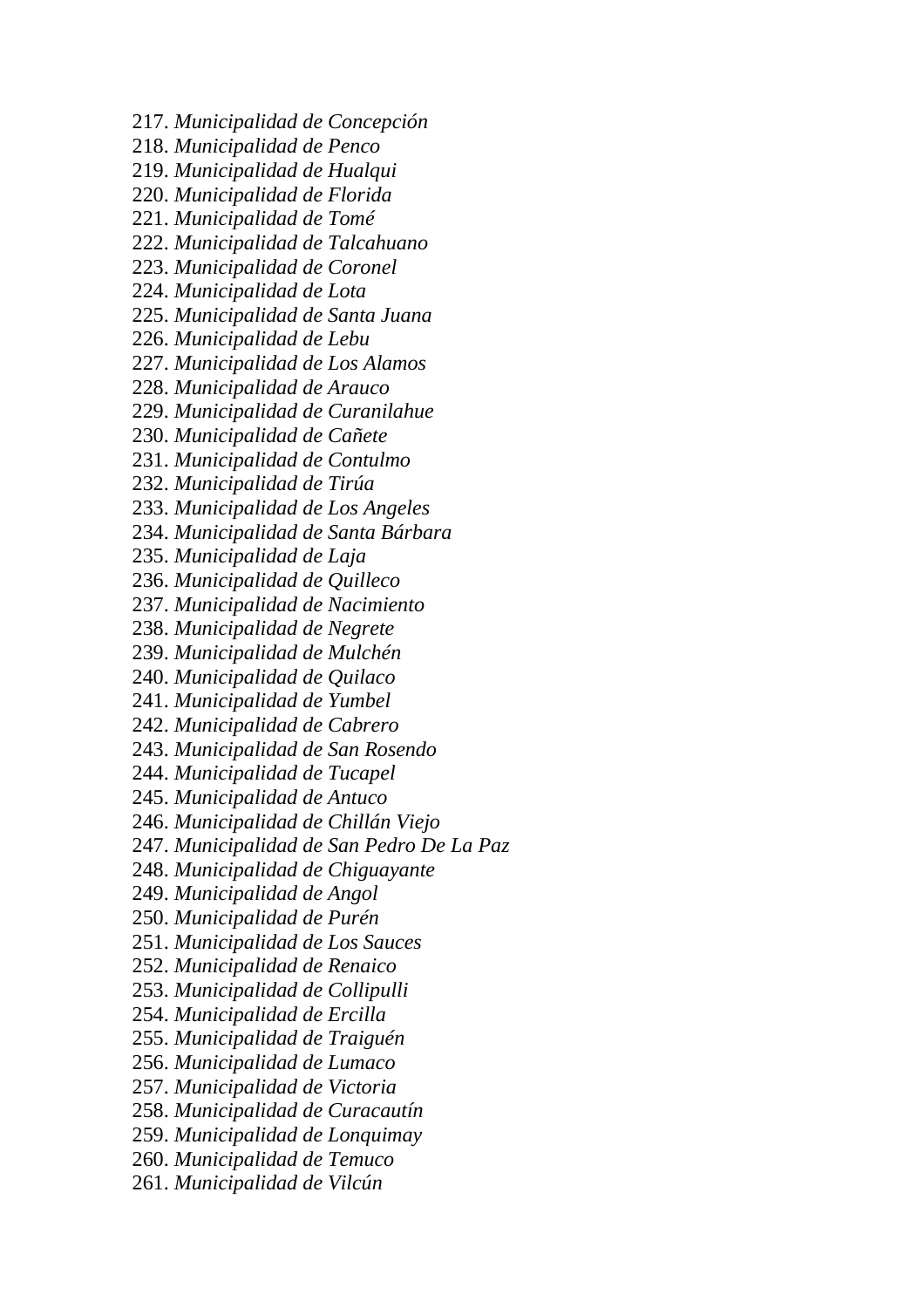262. *Municipalidad de Freire* 263. *Municipalidad de Cunco* 264. *Municipalidad de Lautaro* 265. *Municipalidad de Perquenco* 266. *Municipalidad de Galvarino* 267. *Municipalidad de Nueva Imperial* 268. *Municipalidad de Carahue* 269. *Municipalidad de Saavedra* 270. *Municipalidad de Pitrufquén* 271. *Municipalidad de Gorbea* 272. *Municipalidad de Toltén* 273. *Municipalidad de Loncoche* 274. *Municipalidad de Villarrica* 275. *Municipalidad de Pucón* 276. *Municipalidad de Melipeuco* 277. *Municipalidad de Curarrehue* 278. *Municipalidad de Teodoro Schmidt* 279. *Municipalidad de Padre De Las Casas* 280. *Municipalidad de Valdivia* 281. *Municipalidad de Corral* 282. *Municipalidad de Mariquina* 283. *Municipalidad de Mafil* 284. *Municipalidad de Lanco* 285. *Municipalidad de Los Lagos* 286. *Municipalidad de Futrono* 287. *Municipalidad de Panguipulli* 288. *Municipalidad de La Unión* 289. *Municipalidad de Paillaco* 290. *Municipalidad de Río Bueno* 291. *Municipalidad de Lago Ranco* 292. *Municipalidad de Osorno* 293. *Municipalidad de Puyehue* 294. *Municipalidad de San Pablo* 295. *Municipalidad de Puerto Octay* 296. *Municipalidad de Río Negro* 297. *Municipalidad de Purranque* 298. *Municipalidad de Puerto Montt* 299. *Municipalidad de Calbuco* 300. *Municipalidad de Puerto Varas* 301. *Municipalidad de Llanquihue* 302. *Municipalidad de Fresia* 303. *Municipalidad de Frutillar* 304. *Municipalidad de Maullín* 305. *Municipalidad de Los Muermos*

306. *Municipalidad de Ancud*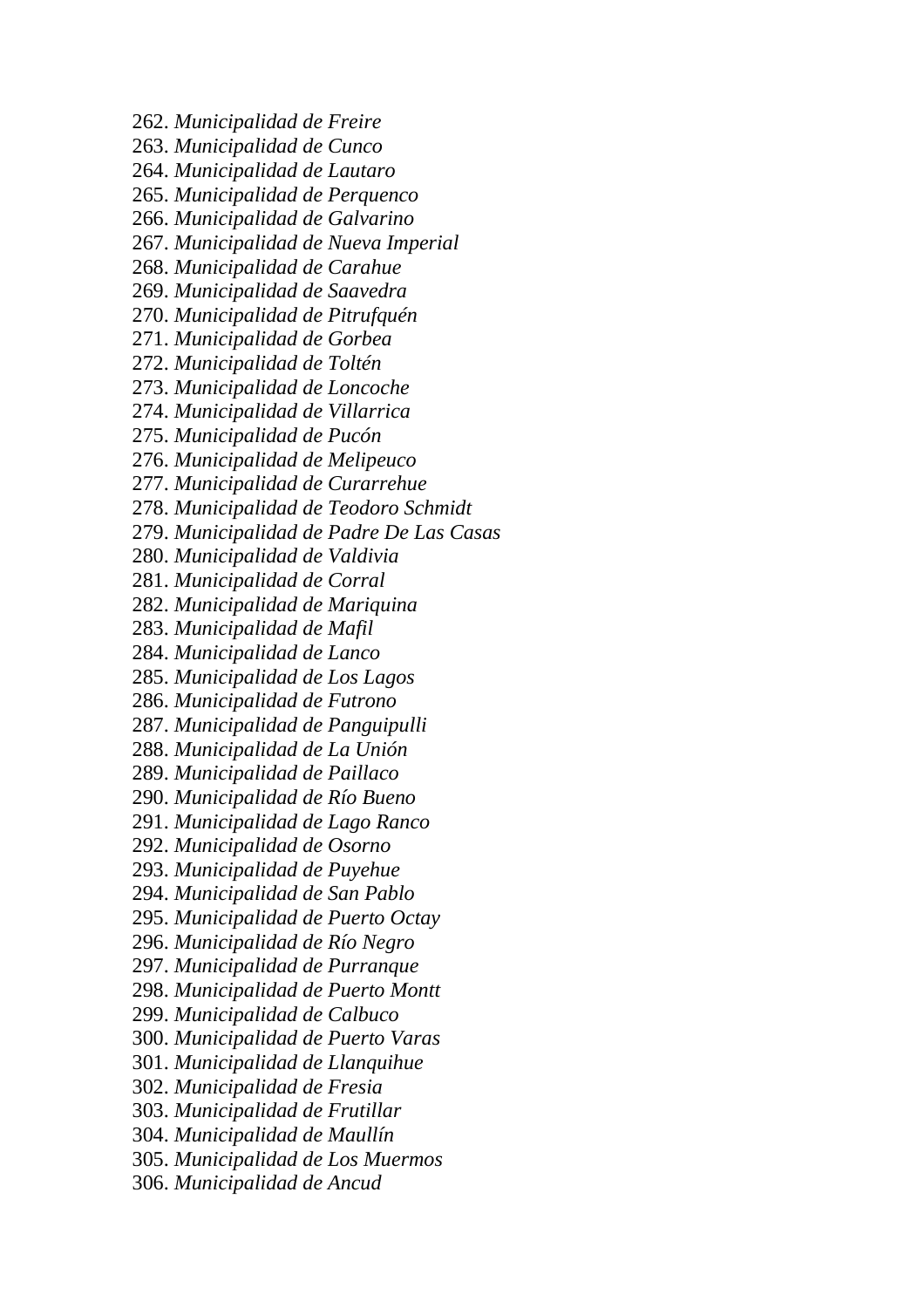307. *Municipalidad de Quemchi*

308. *Municipalidad de Dalcahue*

- 309. *Municipalidad de Castro*
- 310. *Municipalidad de Chonchi*
- 311. *Municipalidad de Queilén*
- 312. *Municipalidad de Quellón*
- 313. *Municipalidad de Puqueldón*
- 314. *Municipalidad de Quinchao*
- 315. *Municipalidad de Curaco De Velez*
- 316. *Municipalidad de Chaitén*
- 317. *Municipalidad de Palena*
- 318. *Municipalidad de Futaleufú*
- 319. *Municipalidad de San Juan De La Costa*
- 320. *Municipalidad de Cochamo*
- 321. *Municipalidad de Hualaihue*
- 322. *Municipalidad de Aysén*
- 323. *Municipalidad de Cisnes*
- 324. *Municipalidad de Coyhaique*
- 325. *Municipalidad de Chile Chico*
- 326. *Municipalidad de Cochran*
- 327. *Municipalidad de Lago Verde*
- 328. *Municipalidad de Guaitecas*
- 329. *Municipalidad de Río Ibañez*
- 330. *Municipalidad de O'higgins*
- 331. *Municipalidad de Tortel*
- 332. *Municipalidad de Punta Arenas*
- 333. *Municipalidad de Puerto Natales*
- 334. *Municipalidad de Porvenir*
- 335. *Municipalidad de Torres Del Paine*
- 336. *Municipalidad de Rio Verde*
- 337. *Municipalidad de Laguna Blanca*
- 338. *Municipalidad de San Gregorio*
- 339. *Municipalidad de Primavera*
- 340. *Municipalidad de Timaukel*
- 341. *Municipalidad de Navarino*

#### **Schedule of the United States**

Arizona Executive branch agencies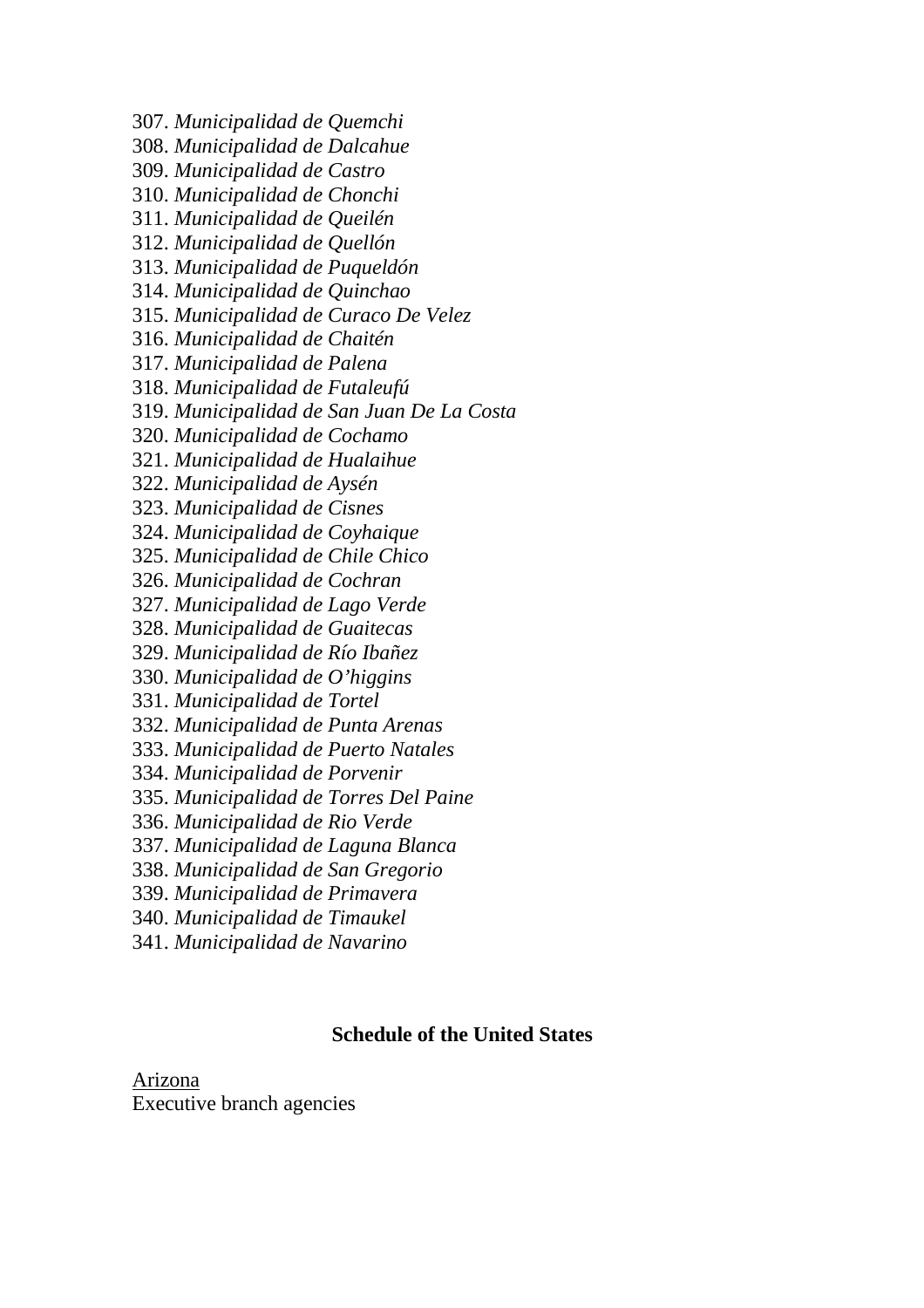Arkansas

Executive branch agencies, including universities but excluding the Office of Fish and Game and construction services

California Executive branch agencies

Colorado Executive branch agencies

**Connecticut** Department of Administrative Services Connecticut Department of Transportation Connecticut Department of Public Works Constituent Units of Higher Education

Delaware\* Administrative Services (Central Procurement Agency) State Universities State Colleges

Florida\* Executive branch agencies

Hawaii Department of Accounting and General Services (with the exception of procurements of software developed in the state and construction)

#### Idaho

Central Procurement Agency (including all colleges and universities subject to central purchasing oversight)

Illinois\* Department of Central Management Services

Iowa\* Department of General Services Department of Transportation Board of Regents' Institutions (universities)

Kansas

Executive branch agencies, excluding construction services, automobiles and aircraft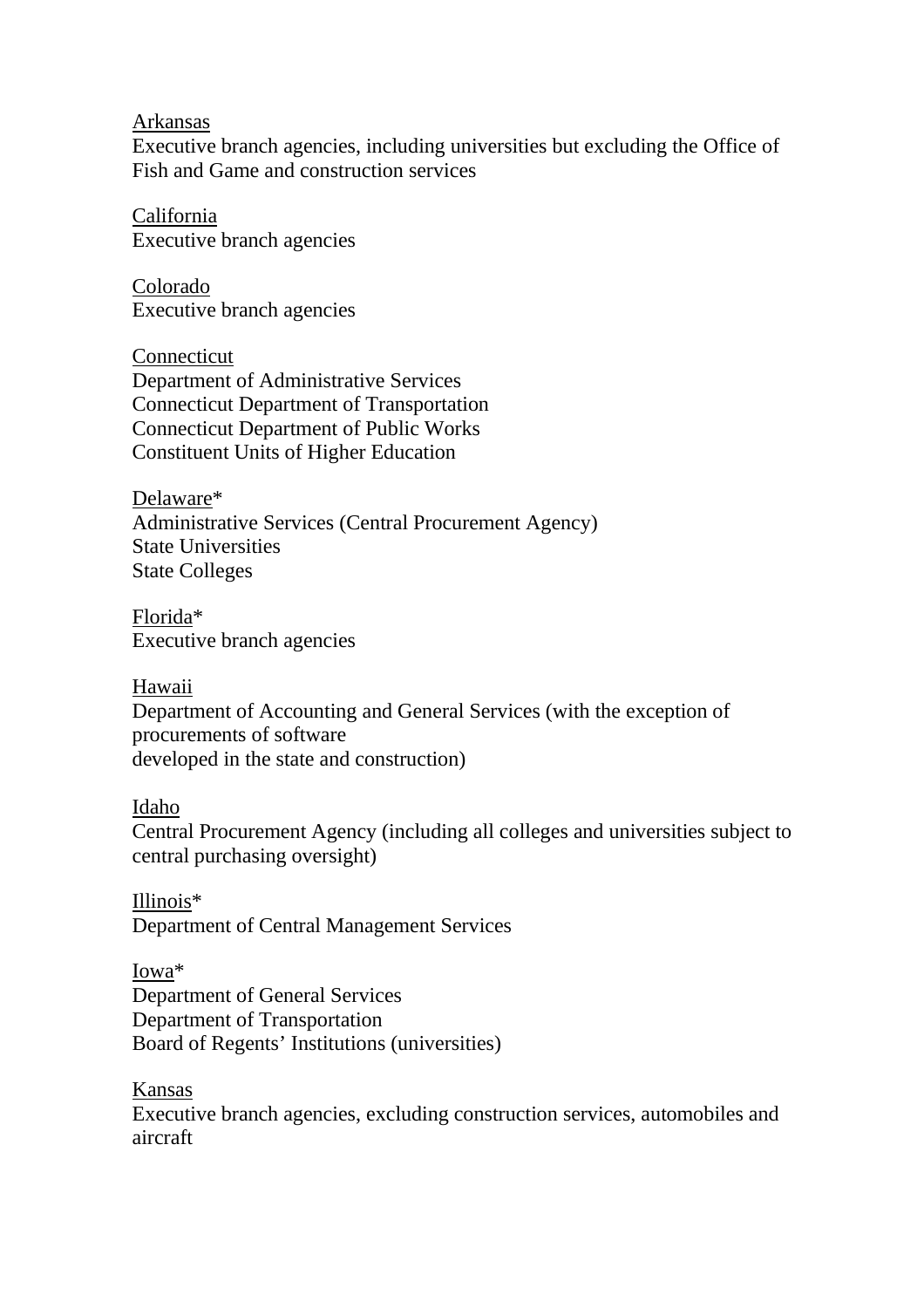#### Kentucky

Division of Purchases, Finance and Administration Cabinet, excluding construction projects

Louisiana Executive branch agencies

Maine\* Department of Administrative and Financial Services Bureau of General Services (covering state government agencies and school construction) Maine Department of Transportation

Maryland\* Office of the Treasury Department of the Environment Department of General Services Department of Housing and Community Development Department of Human Resources Department of Licensing and Regulation Department of Natural Resources Department of Public Safety and Correctional Services Department of Personnel Department of Transportation

**Massachusetts** 

Executive Office for Administration and Finance Executive Office of Communities and Development Executive Office of Consumer Affairs Executive Office of Economic Affairs Executive Office of Education Executive Office of Elder Affairs Executive Office of Environmental Affairs Executive Office of Health and Human Service Executive Office of Labor Executive Office of Public Safety Executive Office of Transportation and Construction

Michigan\*

Department of Management and Budget

Minnesota Executive branch agencies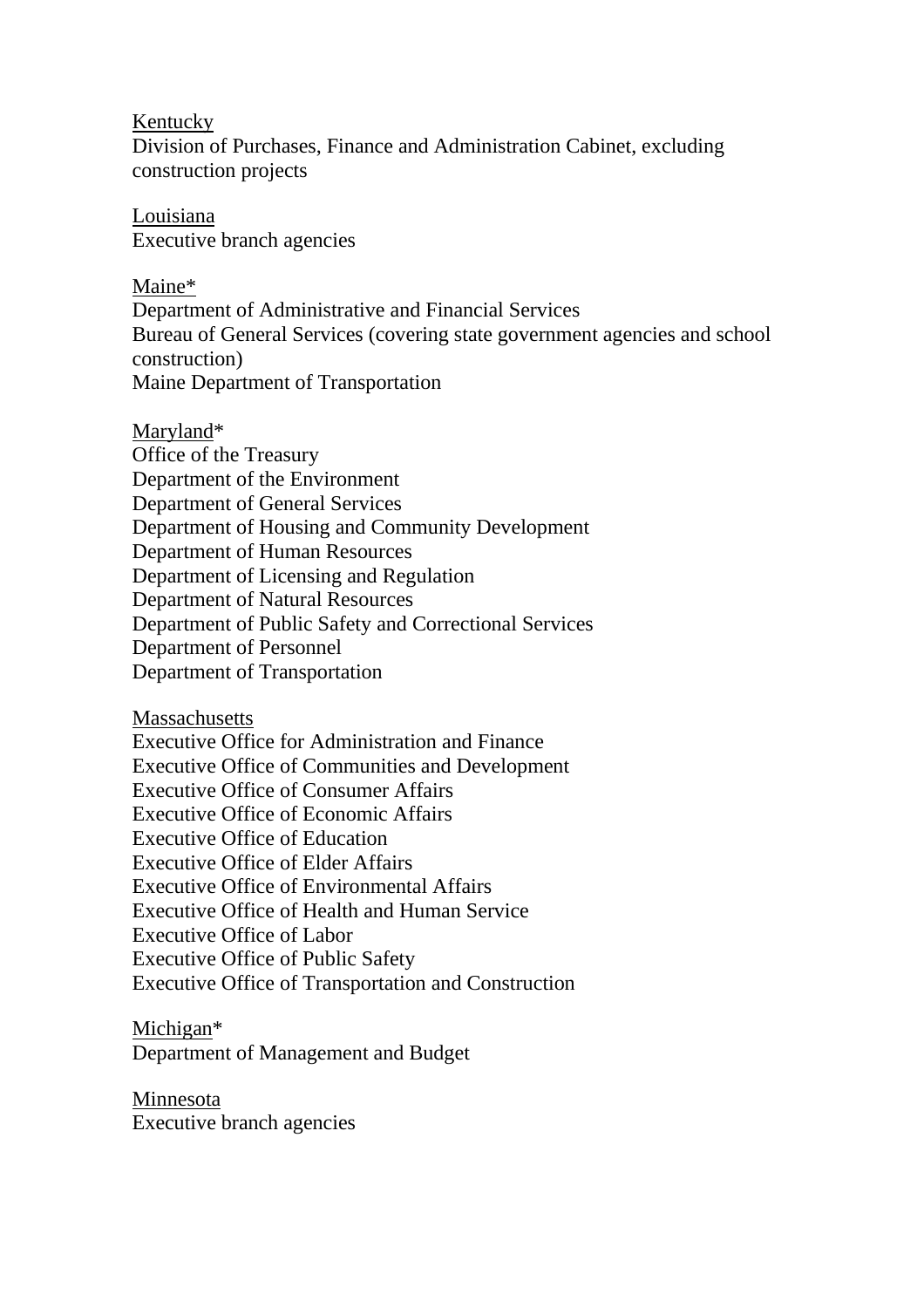Mississippi Department of Finance and Administration (does not include services)

Missouri Office of Administration Division of Purchasing and Materials Management

Montana Executive branch agencies (only for services and construction)

Nebraska Central Procurement Agency

New Hampshire\* Central Procurement Agency

New York\* State agencies State university system Public authorities and public benefit corporations, with the exception of those entities with multi-state mandates In addition to the exceptions noted at the end of this Section, transit cars, buses and related equipment are not covered.

Oklahoma\*

Office of Public Affairs and all state agencies and departments subject to the Oklahoma Central Purchasing Act, excluding construction services.

Oregon Department of Administrative Services

Pennsylvania\* Executive branch agencies, including: Governor's Office Department of the Auditor General Treasury Department Department of Agriculture Department of Banking Pennsylvania Securities Commission Department of Health Department of Transportation Insurance Department Department of Aging Department of Correction Department of Labor and Industry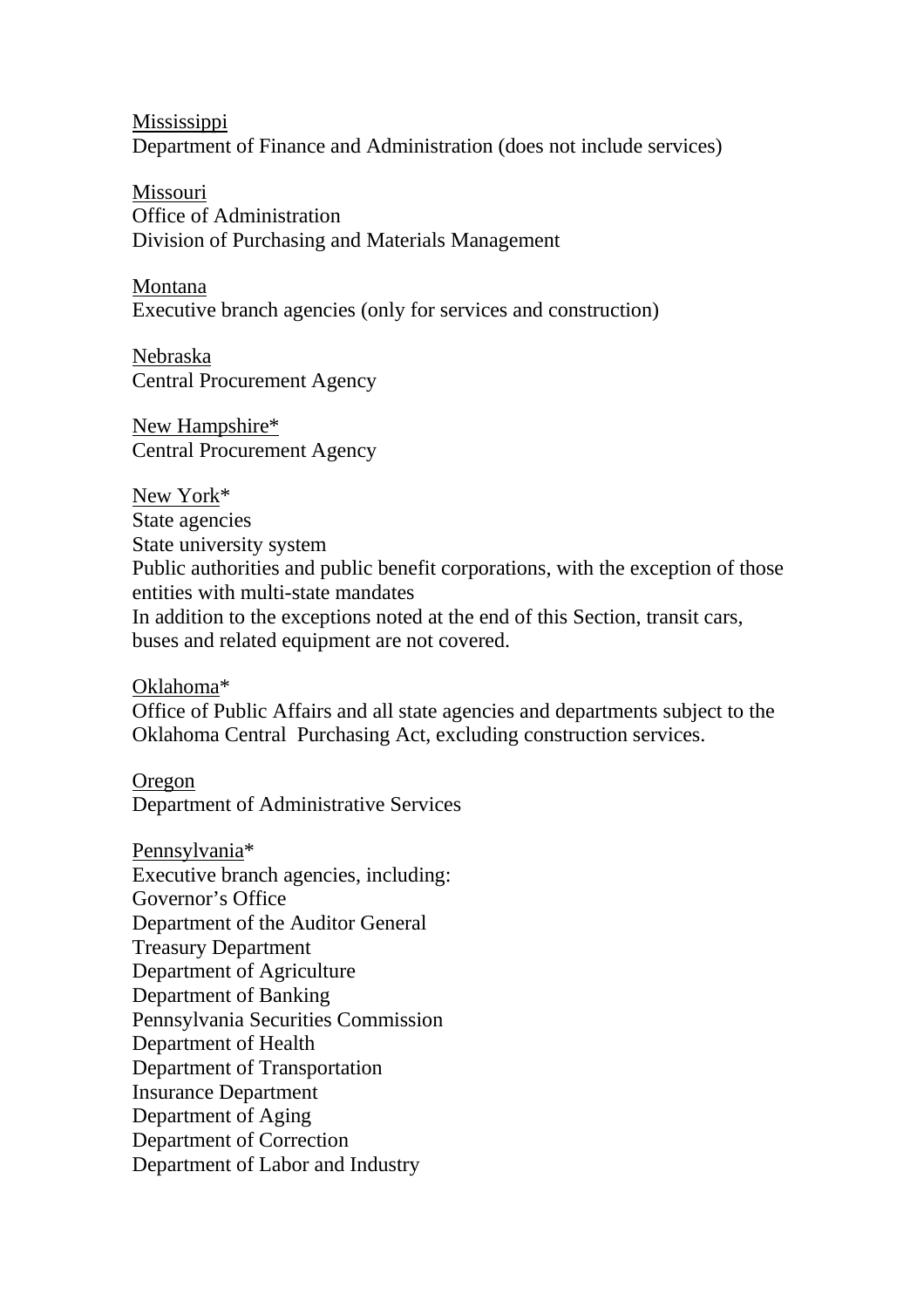Department of Military Affairs Office of Attorney General Department of General Services Department of Education Public Utility Commission Department of Revenue Department of State Pennsylvania State Police Department of Public Welfare Fish Commission Game Commission Department of Commerce Board of Probation and Parole Liquor Control Board Milk Marketing Board Lieutenant Governor's Office Department of Community Affairs Pennsylvania Historical and Museum Commission Pennsylvania Emergency Management Agency State Civil Service Commission Pennsylvania Public Television Network Department of Environmental Resources State Tax Equalization Board Department of Public Welfare State Employees' Retirement System Pennsylvania Municipal Retirement Board Public School Employees' Retirement System Pennsylvania Crime Commission Executive Offices

#### Rhode Island

Executive branch agencies, excluding boats, automobiles, buses and related equipment

#### South Dakota

Central Procuring Agency (including universities and penal institutions) In addition to the exceptions noted at the end of this Section, procurements of beef are not covered.

#### Tennessee

Executive branch agencies (excluding services and construction)

#### Texas

Texas Building and Procurement Commission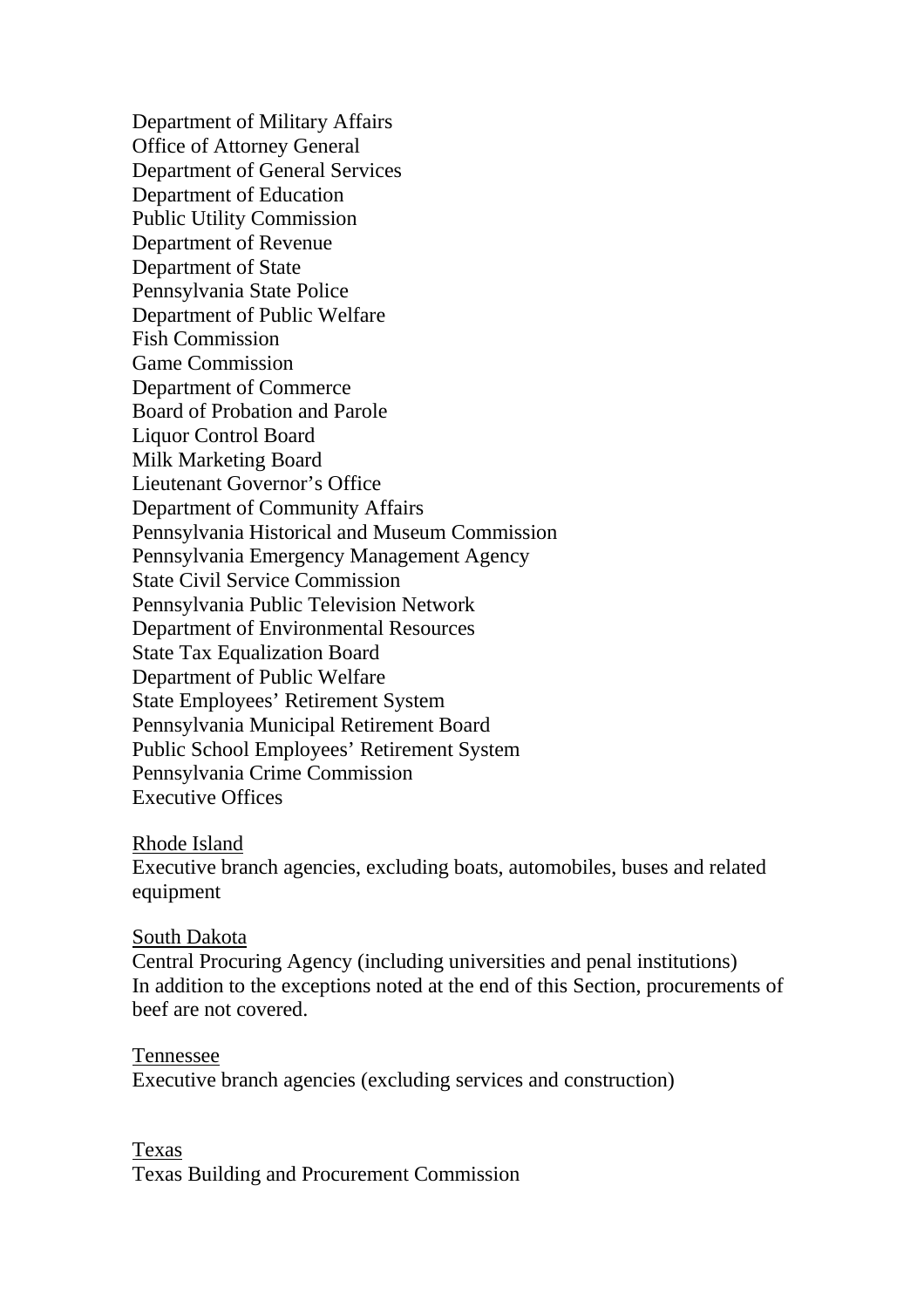Utah Executive branch agencies

Vermont Executive branch agencies

Washington Washington State executive branch agencies, including:

General Administration Department of Transportation State Universities In addition to the exceptions noted at the end of this Section, procurements of fuel, paper products, boats, ships and vessels are not covered.

Wisconsin Executive branch agencies, including: Department of Administration State Correctional Institutions Department of Development Educational Communications Board Department of Employment Relations State Historical Society Department of Health and Social Services Insurance Commissioner Department of Justice Lottery Board Department of Natural Resources Administration for Public Instruction Racing Board Department of Revenue State Fair Park Board Department of Transportation State University System

Wyoming\* Procurement Services Division Wyoming Department of Transportation University of Wyoming

# **U.S. Notes**

1. For those states marked by an asterisk with pre-existing restrictions, the Chapter does not apply to procurement of construction-grade steel (including requirements on subcontracts), motor vehicles and coal.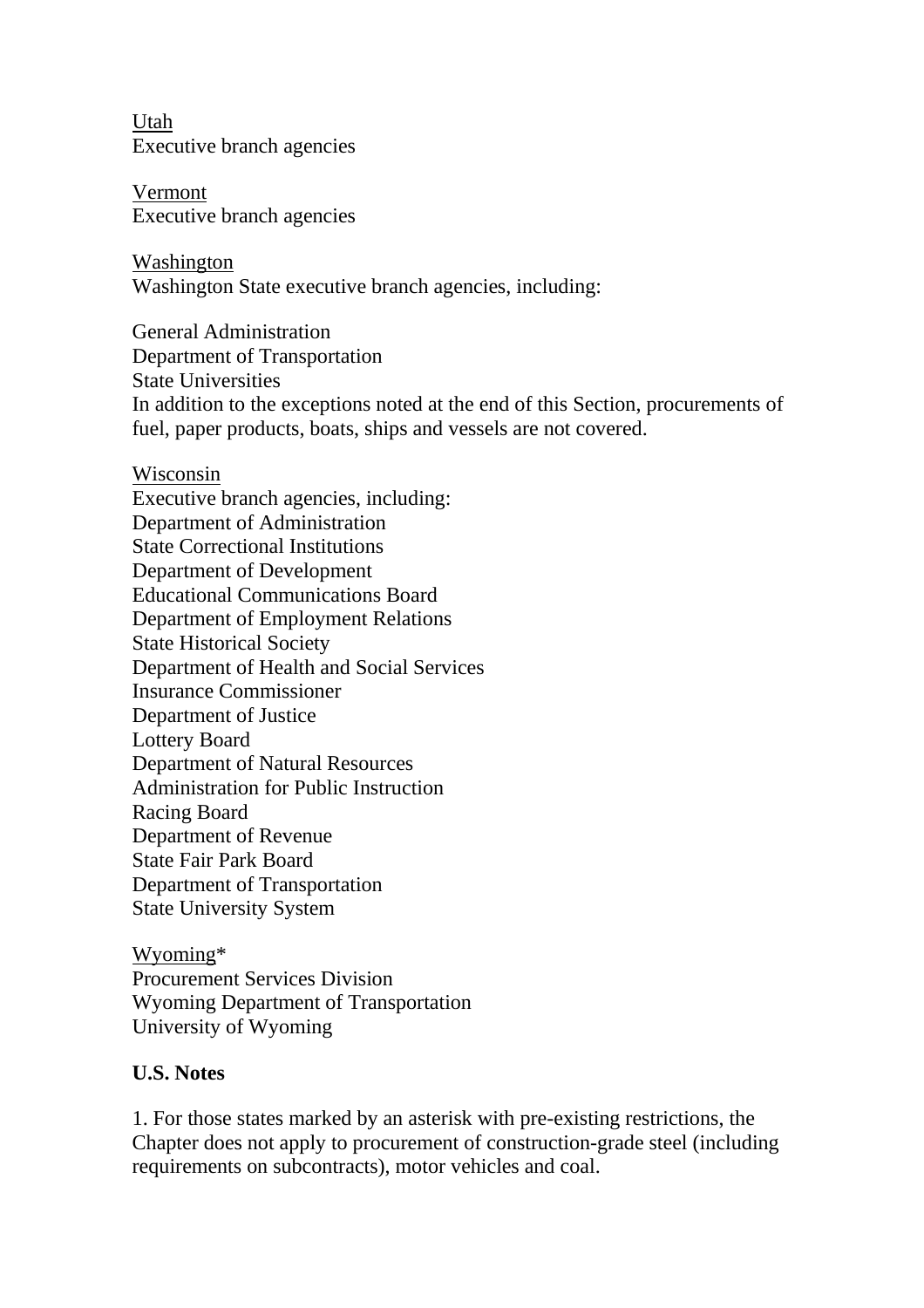2. Nothing in this Section shall be construed to prevent any state entity from applying restrictions that promote the general environmental quality in that state, as long as such restrictions are not disguised barriers to international trade.

3. This Chapter shall not apply to any procurement made by a covered entity on behalf of non-covered entities at a different level of government.

4. This Chapter shall not apply to restrictions attached to Federal funds for mass transit and highway projects.

5. This Chapter shall not apply to State Government Entities' procurements of printing services.

6. This Chapter shall not apply to preferences or restrictions associated with programs administered by entities that promote the development of distressed areas and businesses owned by minorities, disabled veterans, and women.

# **Section C - Other Covered Entities**

This Agreement applies to procurement by the **Other Covered Entities** listed in this Section where the value of the procurement is estimated, in accordance with Section G, to equal or exceed the following relevant threshold.

# **Thresholds:**

For goods and services of List A Entities

(To be adjusted according to the formula in Section G, paragraph 2): \$280,951

For goods and services of List B Entities

(To be adjusted according to the formula in Section G, paragraph 3): \$518,000

For construction services of List A and List B Entities

(To be adjusted according to the formula in Section G, paragraph 3): \$6,481,000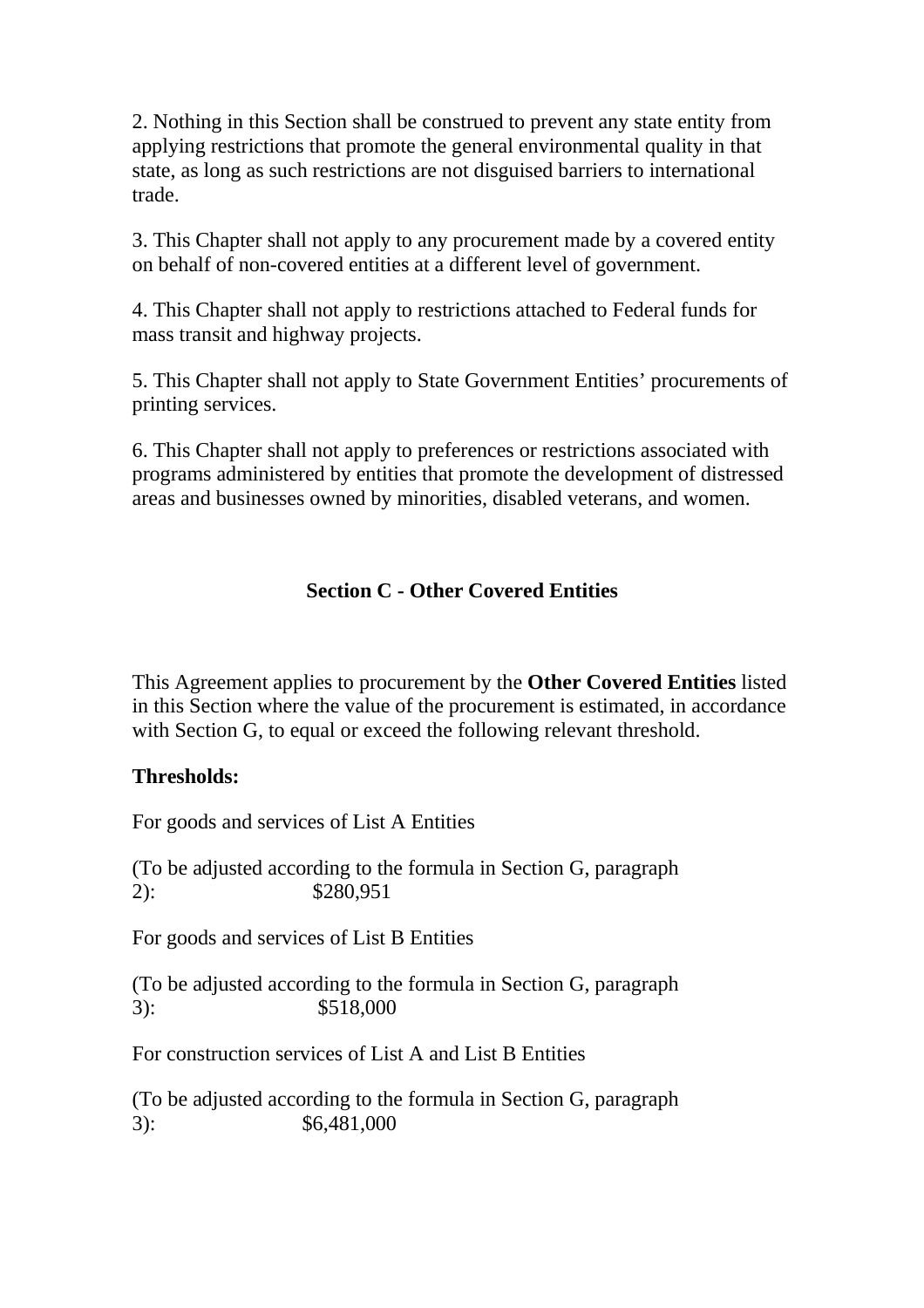# **Schedule of Chile**

#### **List A:**

1. *Empresa Portuaria Arica* 2. *Empresa Portuaria Iquique* 3. *Empresa Portuaria Antofagasta* 4. *Empresa Portuaria Coquimbo* 5. *Empresa Portuaria Valparaíso* 6. *Empresa Portuaria San Antonio* 7. *Empresa Portuaria San Vicente-Talcahuano* 8. *Empresa Portuaria Puerto Montt* 9. *Empresa Portuaria Chacabuco* 10. *Empresa Portuaria Austral* 11. *Aeropuertos de propiedad del Estado, dependientes de la Dirección de Aeronáutica Civil*

# **Schedule of the United States**

#### **List A**:

- 1. Tennessee Valley Authority
- 2. Bonneville Power Administration
- 3. Western Area Power Administration
- 4. Southeastern Power Administration
- 5. Southwestern Power Administration
- 6. St. Lawrence Seaway Development Corporation

#### **List B**:

1. The Port Authority of New York and New Jersey, with the following exceptions:

(a) maintenance, repair and operating materials and supplies (*e.g.*, hardware, tools, lamps/lighting, plumbing);

(b) in exceptional cases, individual procurements may require certain regional production of goods if authorized by the Board of Directors; and,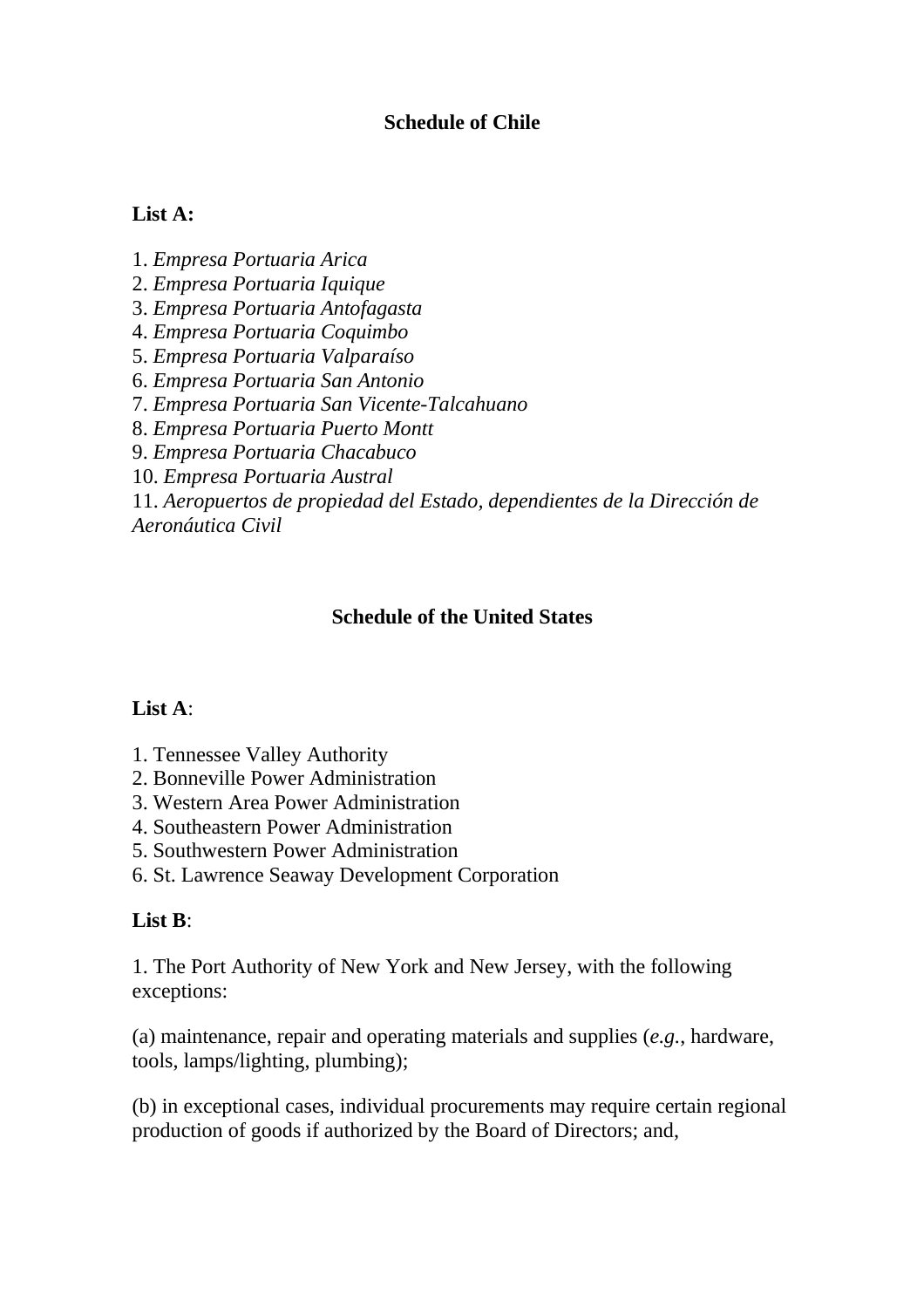(c) procurements pursuant to multi-jurisdictional agreement (*i.e.*, for contracts which have initially been awarded by other jurisdictions).

2. The Port of Baltimore (not including procurement of transit cars, buses and related equipment and subject to the conditions specified for the state of New York in Section B)

3. The New York Power Authority (not including procurement of transit cars, buses and related equipment and subject to the conditions specified for the state of New York in Section B)

4. Rural Utilities Service Financing:

(a) waiver of Buy American restriction on financing for all power generation projects (restrictions on financing for telecommunication projects) are excluded from the Chapter;

(b) application of WTO Government Procurement Agreement – equivalent procurement procedures and national treatment to funded projects exceeding the thresholds specified above.

# **U.S. Notes**

1. With respect to procurement by entities listed in this Section, this Chapter shall not apply to restrictions attached to Federal funds for airport projects.

# **Section D – Goods**

This Chapter applies to all goods procured by the entities listed in Annex 9.1, Sections (A) through (C), subject to the Notes to the respective Sections and the General Notes. (*For complete listing of U.S. Federal Supply Classification, see http://www.scrantonrtg.com/secrc/fsc-codes/fsc.html*.)

# **Section E – Services**

This Chapter applies to all services procured by the entities listed in Annex 9.1, Sections (A) through (C), subject to the Notes to the respective Sections, the General Notes, and the Notes to this Section, except for the services in the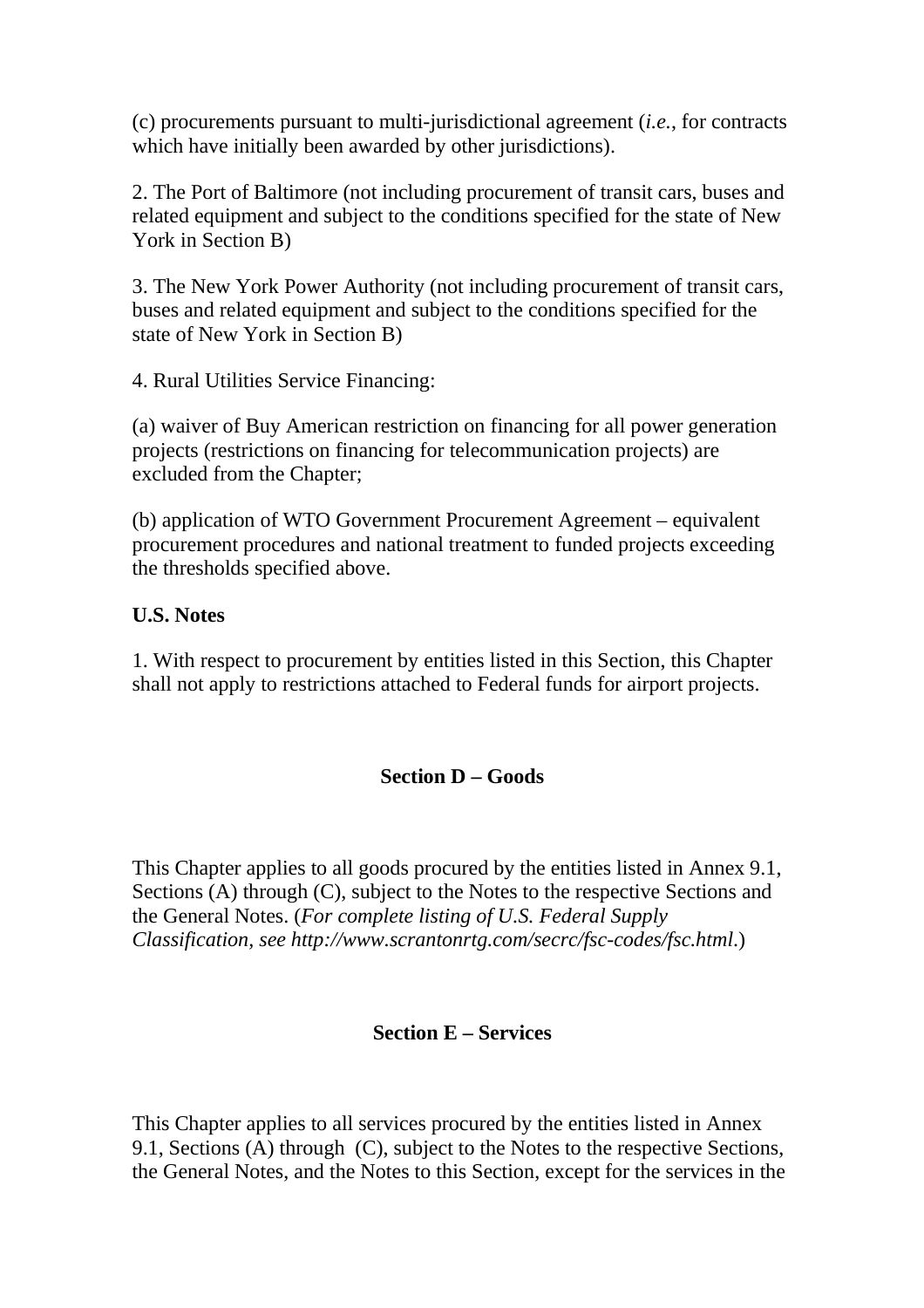categories of the Common Classification System excluded in the Schedules of each Party. (*For complete listing of the Common Classification System, see http://www.sice.oas.org/trade/nafta/chap-105.asp.*)

# **Schedule of Chile**

The following services, as elaborated in the Common Classification System, are excluded:

L. Financial and Related Services

All classes

# **Schedule of the United States**

The following services, as elaborated in the Common Classification System, are excluded:

A. Research and Development

All classes

D. Information Processing and Related Telecommunications Services

D304 ADP Telecommunications and Transmission Services, except for those services classified as "enhanced or value-added services." For purposes of this provision, the procurement of "ADP Telecommunications and Transmission services" does not include the ownership or furnishing of facilities for the transmission of voice or data services.

D305 ADP Teleprocessing and Timesharing Services D316 Telecommunications Network Management Services D317 Automated News Services, Data Services or Other Information Services D399 Other ADP and Telecommunications Services

J. Maintenance, Repair, Modification, Rebuilding and Installation of Equipment

J019 Maintenance, Repair, Modification, Rebuilding and Installation of Equipment Related to Ships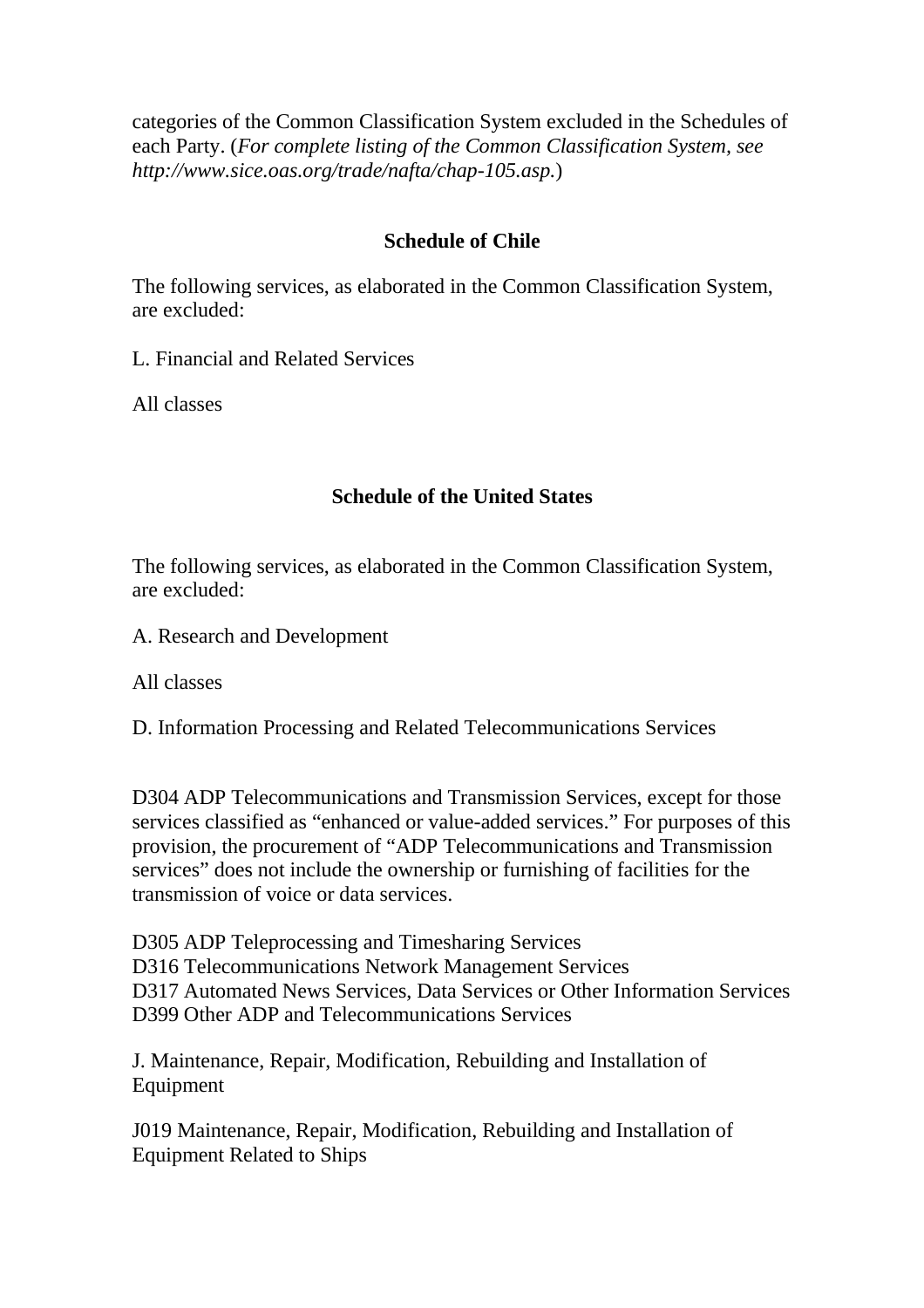J998 Non-nuclear Ship Repair

M. Operation of Government-Owned Facilities All facilities operated by the Department of Defense, Department of Energy and the National Aeronautics and Space Administration; and for all entities:

M180 Research and Development

S. Utilities

All Classes

V. Transportation, Travel and Relocation Services

All Classes except V503 Travel Agent Services

#### **U.S. Notes:**

All services purchased in support of military forces overseas are excluded from coverage of this Chapter.

# **Section F – Construction Services**

This Chapter applies to all construction services procured by the Entities listed in Annex 9.1, Sections (A) through (C), subject to the Notes to the respective sections, the General Notes, and the Notes to this Section, except for the construction services set out in the Schedules to this Annex.

# **Schedule of Chile**

No construction services are excluded.

# **Schedule of the United States**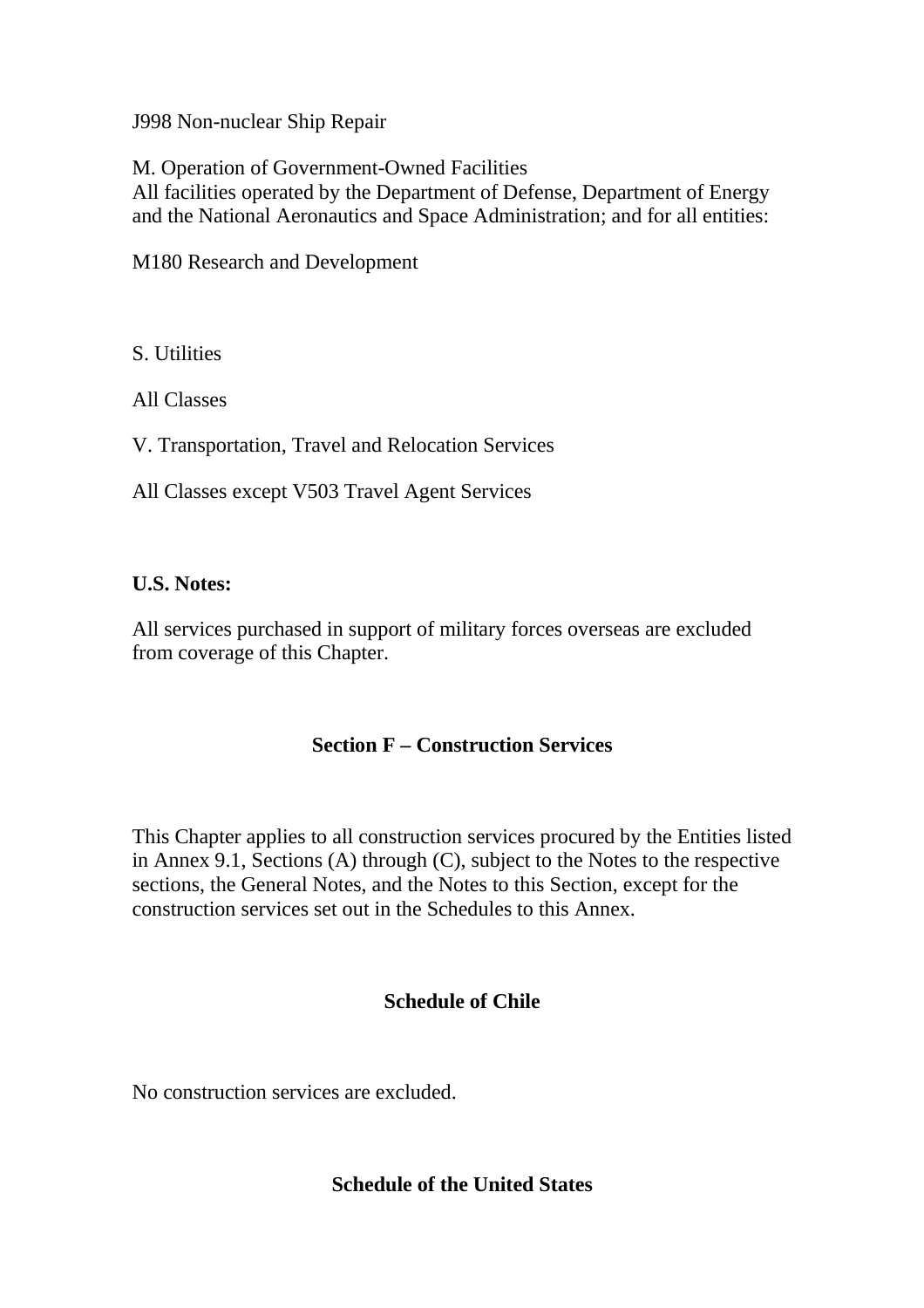The following construction services are excluded:

Dredging.

# **U.S. Notes:**

In accordance with this Chapter, buy national requirements on articles, supplies and materials acquired for use in construction contracts covered by this Chapter shall not apply to goods of Chile.

# **Section G – Threshold Adjustment Formulas**

1. In calculating the value of a contract for the purpose of ascertaining whether the procurement is covered by this Chapter, an entity shall include the maximum total estimated value of the procurement over its entire duration, taking into account all options, premiums, fees, commissions, interest and other revenue streams or other forms of renumeration provided for in such contracts.

2. The calculations referred to in Annex 9.1, Sections (A) through (C) that specifically referenced this paragraph shall be made in accordance with the following:

(a) the U.S. inflation rate shall be measured by the Producer Price Index for Finished Goods published by the U.S. Bureau of Labor Statistics;

(b) the first adjustment for inflation, to take effect on January 1, 2004, shall be calculated using the period from November 1, 2001 through October 31, 2003;

(c) all subsequent adjustments shall be calculated using two-year periods, each period beginning November 1, and shall take effect on January 1 of the year immediately following the end of the two-year period;

(d) the United States shall notify Chile of the adjusted threshold values no later than November 16 of the year before the adjustment takes effect;

(e) the inflationary adjustment shall be estimated according to the following formula: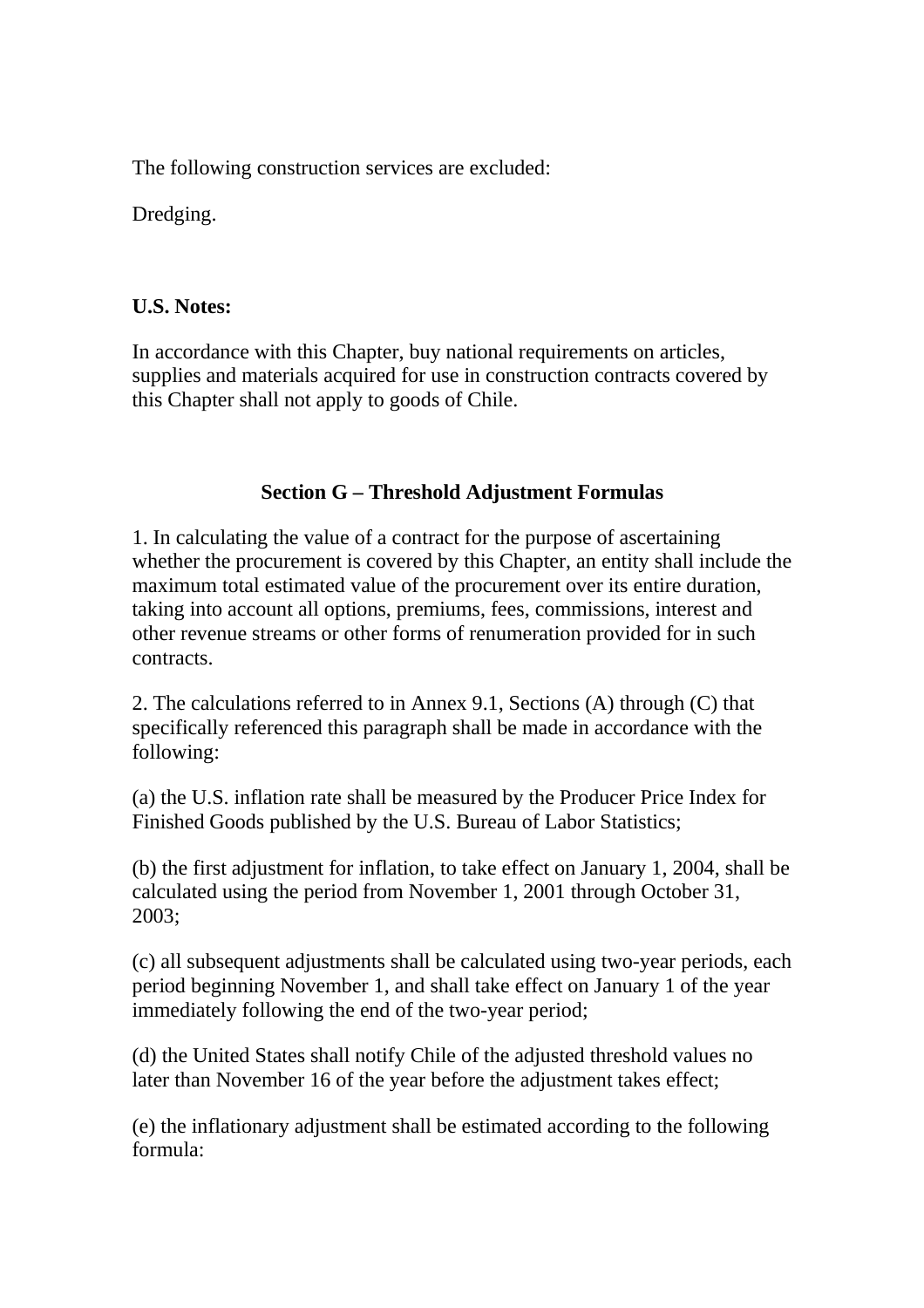# $T0 x (1 + Pi) = T1$

 $T0 =$  threshold value at base period

P*i* = accumulated U.S. inflation rate for the *ith* two year-period

 $T1$  = new threshold value.

(f) Chile shall calculate and convert the value of the thresholds applicable to this paragraph into Chilean currency using the conversion formula set out in subparagraph (g). Chile shall notify the United States of the value in its currency of the newly calculated thresholds no later than one month before the thresholds take

effect; and,

(g) Chile shall use for its calculation the official conversion rate of the Central Bank of Chile (*Banco Central de Chile*). Its conversion rate shall be the existing value of the Chilean currency in terms of U.S. dollars as of December 1 and June 1 of each year, or the first working day thereafter. The conversion rate as of December 1 shall apply from January 1 to June 30 of the following year, and as of June 1 shall apply from July 1 to December 31 of that year.

3. The calculations referred to in Annex 9.1, Sections (A) through (C) that specifically referenced this paragraph shall be made in accordance with the following:

(a) Chile shall calculate and convert the value of the thresholds applicable to this paragraph into its national currency using the conversion rates published by the IMF in its monthly "International Financial Statistics". Chile shall notify the United States without delay of the methodology used and the results of its calculations;

(b) the conversion rates shall be the average of the daily values of the respective national currency in terms of the Standard Drawing Right (SDR) over the two-year period preceding October 1 or November 1 of the year prior to the thresholds in national currency becoming effective, which shall be from January 1;

(c) thresholds shall be fixed for two years, i.e. calendar years for all Parties where the fiscal year (1 April-31 March) will be used; and

(d) the Parties agree that if a major change in a national currency vis-a-vis the SDR during a year were to create a significant problem with regard to the application of the Chapter, they shall consult as to whether an interim adjustment is appropriate.